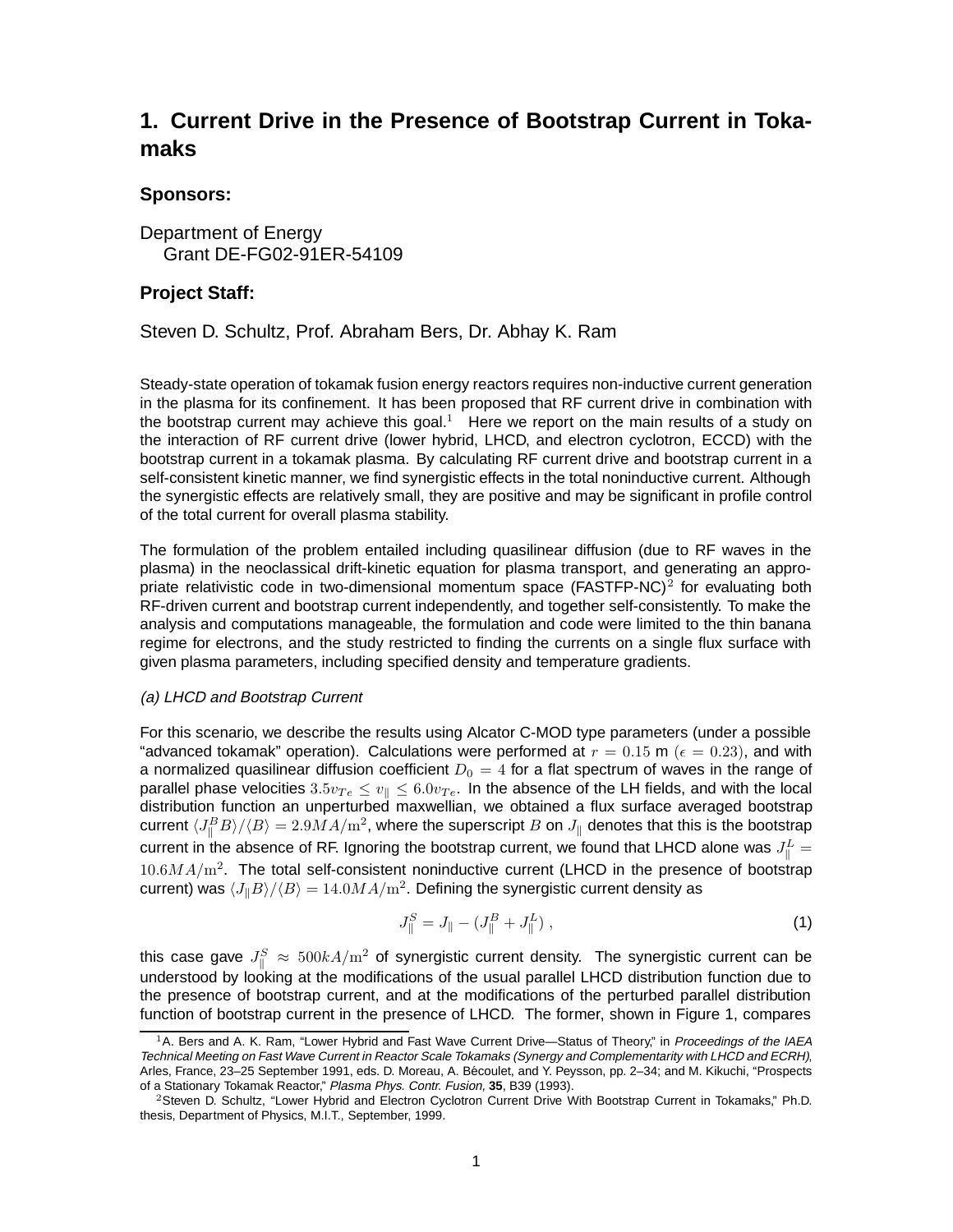

Figure 1: Parallel distribution function  $F = \int 2\pi p_\perp dp_\perp f$  for LHCD as a function of  $p_\parallel/p_{Te}$ , with RF only (dashed line) and with RF plus bootstrap current (solid line). Parameters are Alcator C-Mod type with  $r = 0.15$  m,  $D_0 = 4.0$  for  $v_{\parallel} \in (3.5v_{Te}, 6.0v_{Te})$ .



Figure 2: Perturbed parallel distribution function  $F_1 = \int 2\pi p_\perp dp_\perp(\tilde f + g)$  for LHCD as a function of  $p_{\parallel}/p_{Te}$ , with bootstrap current only (dashed line) and bootstrap with LH (solid line). Parameters are Alcator C-Mod type with  $r = 0.15$  m,  $D_0 = 4.0$  for  $v_{\parallel} \in (3.5v_{Te}, 6.0v_{Te})$ .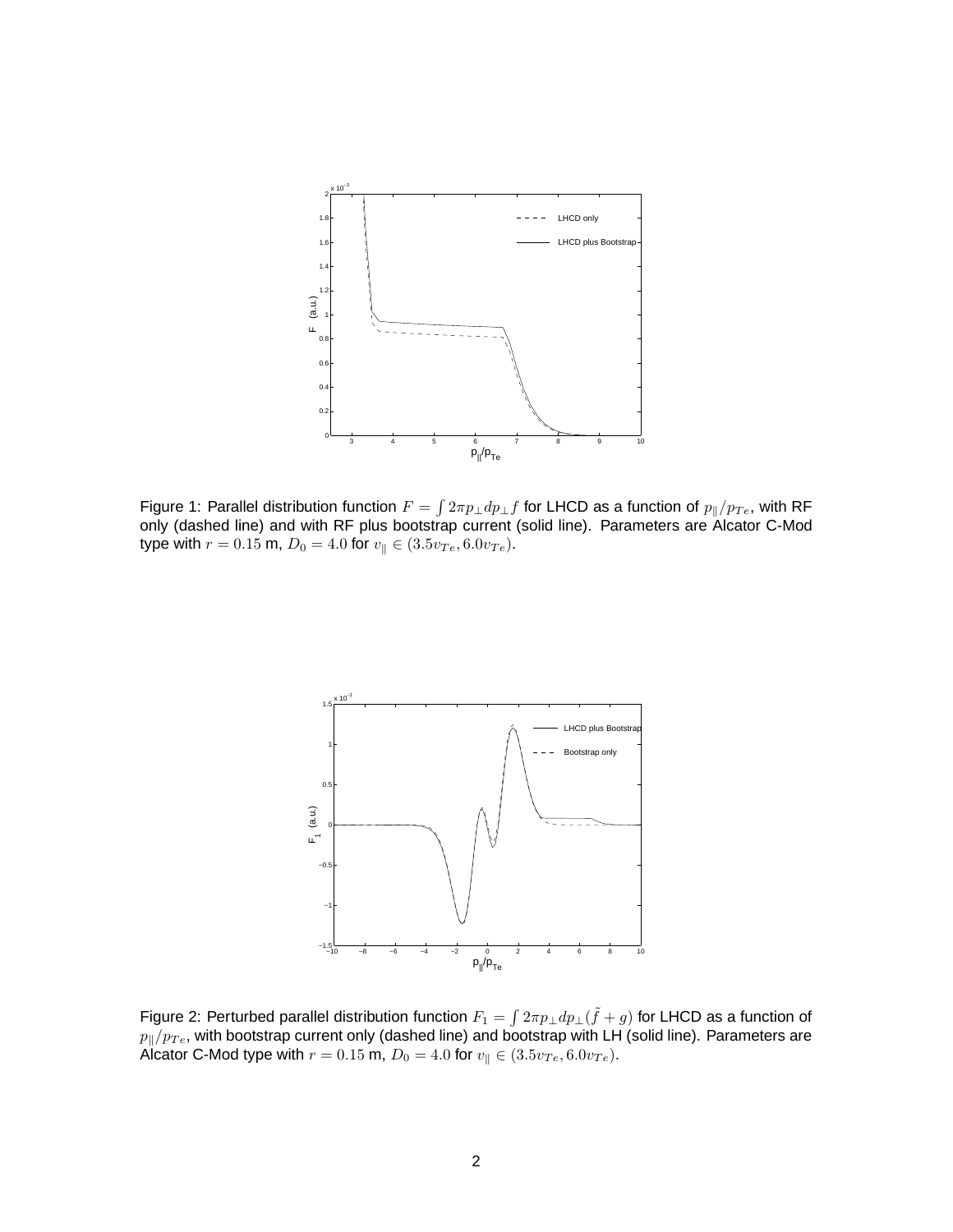the self-consistent LHCD plus bootstrap distribution  $F = \int dp_\perp 2\pi p_\perp [f_0 + \tilde{f} + g]$  to  $F_0 = \int dp_\perp 2\pi p_\perp f_0$ which is the distribution function for LHCD in the absence of bootstrap current. The latter is shown in Figure 2 and compares F with the parallel, perturbed distribution function  $F_1 = \int dp_{\perp 0} 2\pi p_{\perp 0}[\tilde{f} + g]$ which gives the bootstrap current in the absence of LHCD.

The synergistic increase in current density due to the bootstrap current enhancement of the LHCD plateau can be estimated analytically. In the far circulating region of phase space, where the LH spectrum of waves interact with electrons, the added height of the plateau can be estimated from  $F_1$  evaluated at the lower limit of the LH spectrum,  $(v_{\parallel})_{\text{min}} \equiv v_1$ . We thus find approximately,

$$
\frac{J_{\parallel}^{S}}{J_{\parallel}^{L}} \approx \frac{\sqrt{\epsilon}}{2} \rho_{\theta} \frac{d \ln T_e}{dr} \left(\frac{v_1}{v_{Te}}\right)^3 , \qquad (2)
$$

where  $\epsilon = (r/R)$ ,  $\rho_\theta = v_{Te}/\Omega_\theta$  is the poloidal gyroradius, and  $T_e$  is the electron temperature. To test this, we have carried out a series of computations using FASTFP-NC on a variety of parameters for both Alcator C-MOD type tokamak plasmas and ARIES-RS tokamak type plasmas. We find that although (2) can predict the FASTFP-NC computations only within a factor of two, it gives the correct scaling of the synergistic LH-bootstrap current with plasma parameters. From (2) we surmise that the synergistic current density increases with the parallel phase velocity (relative to electron thermal velocity) of the lower end of the LH wave spectrum, and with bootstrap current density relative to  $en_e v_{Te}$ . LH wave absorption by Landau damping places  $(v_1/v_{Te}) \approx 3 - 4$ ; the increase of the synergism with bootstrap current is borne out by computations showing that essentially a doubling of the bootstrap current density resulted in a doubling of the synergistic current density.

#### (b) ECCD and Bootstrap Current

The interaction of electron cyclotron current drive with bootstrap current is more complicated. Since EC waves are absorbed at parallel phase velocities close to the electron thermal velocity, their interaction with trapped electrons leads in general to an ECCD figure of merit lower than for LHCD. For this reason, one would also expect a more significant interaction of ECCD with bootstrap current; however, at low parallel phase velocities, the Ohkawa effect<sup>3</sup> becomes detrimental to ECCD. To study these effects, we carried out a series of computations with FASTFP-NC for DIII-D tokamak type parameters. Calculations were performed for second-harmonic X-mode ECCD with an effective, normalized, bounce-averaged, quasilinear diffusion coefficient<sup>4</sup>  $D_0 = 0.4$ , for various parallel indices  $N_{\parallel} = (ck_{\parallel}/\omega)$ . The results show that the total current density increases with  $N_{\parallel}$ , owing to the greater penetration of the waves into the bulk of the electron distribution function, until the Ohkawa effect starts to reduce the current density; the synergistic current density, however, increases with  $N_{\parallel}$  even when the Ohkawa effect appears. In contrast to the mildly appreciable synergism observed with LHCD, at relatively low bootstrap current densities in DIII-D the ECCD synergism is only 2% or less than the total current density. To see the effects of appreciable bootstrap current density, a hypothetical ECCD scenario for advanced operation Alcator C-MOD tokamak type parameters  $(B_{\zeta} = 4T, T_e = 7.5$  keV,  $J_{\parallel}^B = 2.9 M A/\text{m}^2$ ) with the same  $D_0 = 0.4$  shows that the synergistic current density is much more substantial  $(J_{\parallel}^S/J_{\parallel}^C \approx 22\%)$ . Computations using the ARIES-RS tokamak type parameters showed the synergistic currents to be considerably lower than for the best Alcator C-MOD cases.

The detailed structure of the synergism for ECCD bootstrap current is more difficult to analyze. The most striking difference in the electron distribution function compared to its nearly maxwellian

<sup>&</sup>lt;sup>3</sup>T. Ohkawa, "Steady State Operation of Tokamaks by RF Heating," General Atomics Company Report No. A13847 (1976).

 $^{4}R$ . A. Cairns and C. Lashmore-Davies, "Flux Surface Averaging of the Diffusion Coefficient in Electron Cyclotron Resonance Heating," Plasma Phys. and Cont. Fusion, **28**, 1539 (1986); M. Shoucri and I. Shkarofsky, "A Fokker-Planck Code for the Electron-Cyclotron Current Drive and Electron-Cyclotron/Lower Hybrid Current Drive Synergy," CCFM Report 467 (1996).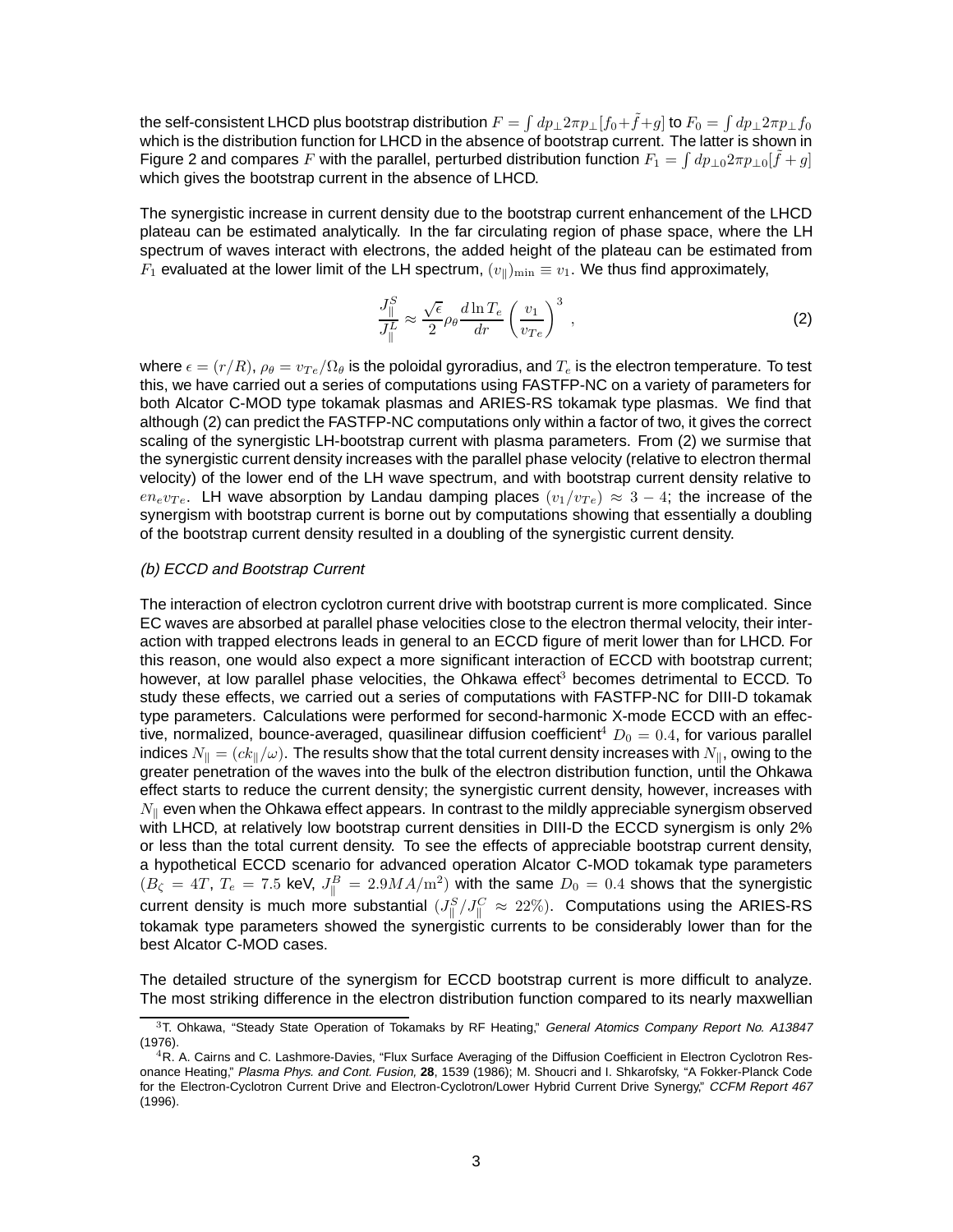

Figure 3: Contour plot in  $(p_{\parallel}/p_{Te}, p_{\perp}/p_{Te})$  space of the EC-modified electron distribution function (solid contours) and the Maxwellian distribution unmodified by EC (dashed contours). Parameters are DIII-D type with  $r = 0.3$  m,  $2\Omega_0/\omega = 0.96$ ,  $N_{\parallel} = 0.35$ , and  $D_0 = 0.4$ .

form in the absence of EC waves, shown in Figure 3, is the effect of an increased electron temperature due to EC waves. The increase in electron temperature ( $\Delta T_e$ ) and its radial gradient give a direct increase in the bootstrap current. Taking the resultant (non-maxwellian) electron distribution function,  $f$ , from FASTFP-NC and calculating an effective electron temperature from  $T_e = \int d^3p(1/2)(p^2/\gamma m_e)f/(3/2n_e)$ , we can determine  $(\Delta T_e)$ , and using the general bootstrap current formula,<sup>5</sup> we can then find the change in bootstrap current due to  $(\Delta T_e)$  as

$$
\langle (\Delta J_{\parallel}^{B})B \rangle = -p_{e} \frac{B_{\zeta}}{B_{\theta}} \left[ L_{31} \frac{d(\ln n_{e})}{dr} + (L_{31} + L_{32}) \frac{d(\ln \Delta T_{e})}{dr} \right] \frac{\Delta T_{e}}{T_{e}}
$$
(3)

where we assume that the transport coefficients  $L_{31}$  and  $L_{32}$  are unchanged due to EC waves. The predictions from (3) are found to be in reasonable agreement with  $J_{\parallel}^S$  calculated from FASTFP-NC.

Further details of this study can be found in the Ph.D. thesis of Steven D. Schultz. $2$ 

<sup>5</sup>F. L. Hinton and R. D. Hazeltine, "Theory of Plasma Transport in Toroidal Confinement Systems," Rev. Mod. Phys., **48**, 239 (1976); S. P. Hirshman and D. J. Sigmar, "Neoclassical Transport of Impurities in Tokamak Plasmas," Nucl. Fusion, **21**, 1079 (1981).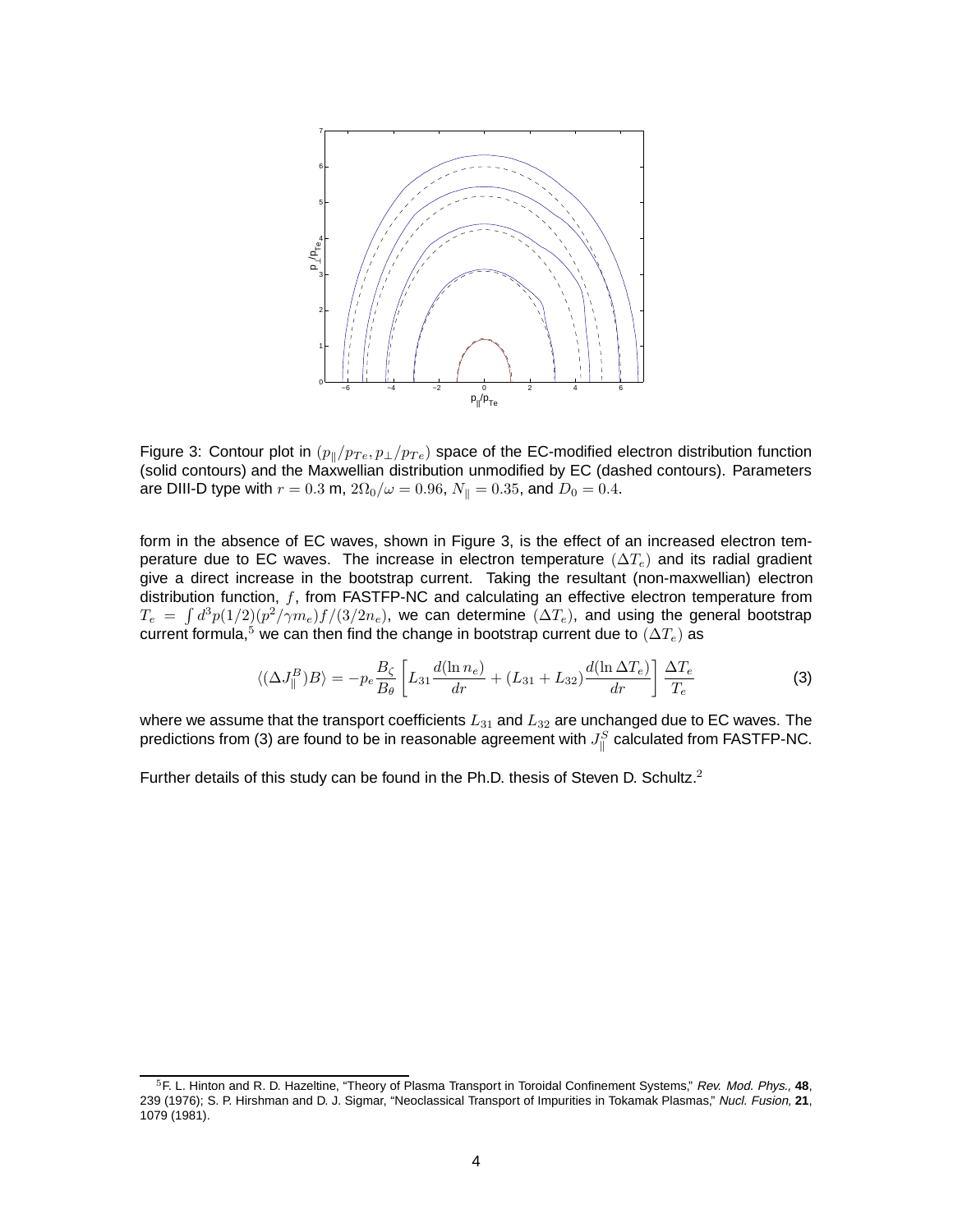## **2. Electron Bernstein Waves in NSTX and MAST-Type Plasmas**

### **Sponsors:**

Department of Energy/National Spherical Tokamak Experiment Grant DE-FG02-99ER-54521

### **Project Staff:**

Dr. Abhay K. Ram, Prof. Abraham Bers, Dr. C. N. Lashmore-Davies

In high-β, low magnetic field spherical tokamaks, electron Bernstein waves in the electron cyclotron range of frequencies can be useful for heating and driving non-inductive plasma currents as well as a diagnostic for determining electron temperatures. The nature of spherical tokamak plasmas (e.g., NSTX in the U.S. and MAST in the U.K.) does not allow for the conventional electron cyclotron waves — the ordinary O-mode and the extraordinary X-mode — to be effective means for heating, driving currents, or diagnosing electron temperatures. These limitations can be overcome by coupling external power in the electron cyclotron range of frequencies to electron Bernstein waves (EBW). Our initial studies on such coupling were previously reported.<sup>6</sup> During the past year, these studies were refined and more specifically applied to realizations in NSTX and MAST, in collaborative work with these experiments. Here we summarize the main results.

The coupling to EBWs can be indirect or direct. The indirect coupling is through mode conversion of slow X-mode to the EBW at the upper hybrid resonance (UHR). The coupling to the slow X-mode is through the vacuum modes: the fast X-mode or the O-mode which can be directly excited from outside the plasma. The former is referred to as the X-B mode conversion and the latter as the O-X-B mode conversion process. We have developed analytical and numerical techniques for studying both conversion processes.  $7,8$ 

From the analytical analysis, we find that the mode conversion efficiency is dependent on

$$
\eta \approx \frac{\omega_{ce} L_n}{c\alpha} \left[ \sqrt{1 + \alpha^2} - 1 \right]^{1/2} \tag{4}
$$

where all quantities on the right-hand-side are evaluated at the UHR:  $L_n$  is the density scale length, c is the speed of light, and  $\alpha = \omega_{pe}/\omega_{ce}$ ,  $\omega_{pe}$  and  $\omega_{ce}$  being the electron plasma and cyclotron frequencies, respectively.

For maximum X-B mode conversion, we find that the X-mode should be propagating essentially across the magnetic field [i.e.,  $n_{\parallel} \ll 1$  where  $n_{\parallel}$  is the wave index  $(ck_{\parallel}/\omega)$  parallel to the magnetic

<sup>6</sup>A. Bers, A. K. Ram, V. Fuchs, J. Theilhaber, R. J. Focia, A. Salcedo, S. D. Schultz, and L. Kang, "Plasma Wave Interactions-RF Heating and Current Generation," Progress Report No. 141, MIT Research Laboratory of Electronics, Cambridge, 1999, pp. 231–241 .

<sup>7</sup>K. C. Wu, A. K. Ram, A. Bers, and S. D. Schultz, "Electron Cyclotron Heating in NSTX," Proceedings of the 12th Topical Conference on Radio Frequency Power in Plasmas, Savannah, Georgia, April 1–3, 1997, A.I.P. Conf. Proc. 403 (eds. P. M. Ryan and T. Intrator), Woodbury, New York (1997), pp. 207–210; A. Bers, A. K. Ram, and S. D. Schultz, "Coupling to Electron Bernstein Waves in Tokamaks," Proceedings of the 2nd Europhysics Topical Conference on RF Heating and Current Drive of Fusion Devices, Brussels, Belgium, January 20–23, 1998, eds. J. Jacquinot, G. Van Oost, and R. R. Weynants (Contributed Papers, European Physical Society, Vol. 22A, Petit-Lancy, Switzerland), pp. 237–240; and S. D. Schultz, A. K. Ram, and A. Bers, "Mode-Converted Electron Bernstein Waves for Heating and Current Drive in NSTX," paper IAEA-F1-CN-69/CDP/13, in Proceedings of the 17th International Atomic Energy Agency Fusion Energy Conference, Yokohama, Japan, October 19–24, 1998, on CD-ROM at <http://www/iaea/org/programmes/ripc/physics/start.htm>.

<sup>8</sup>A. K. Ram, "Electron Bernstein Wave Excitation in NSTX-Type High-β Plasmas," Proceedings of the 13th Topical Conference on Radio Frequency Power in Plasmas, Annapolis, Maryland, April 12–14, 1999, A.I.P. Conf. Proc. 485 (eds. S. Bernabei and F. Paoletti), Woodbury, New York (1999), pp. 375–382.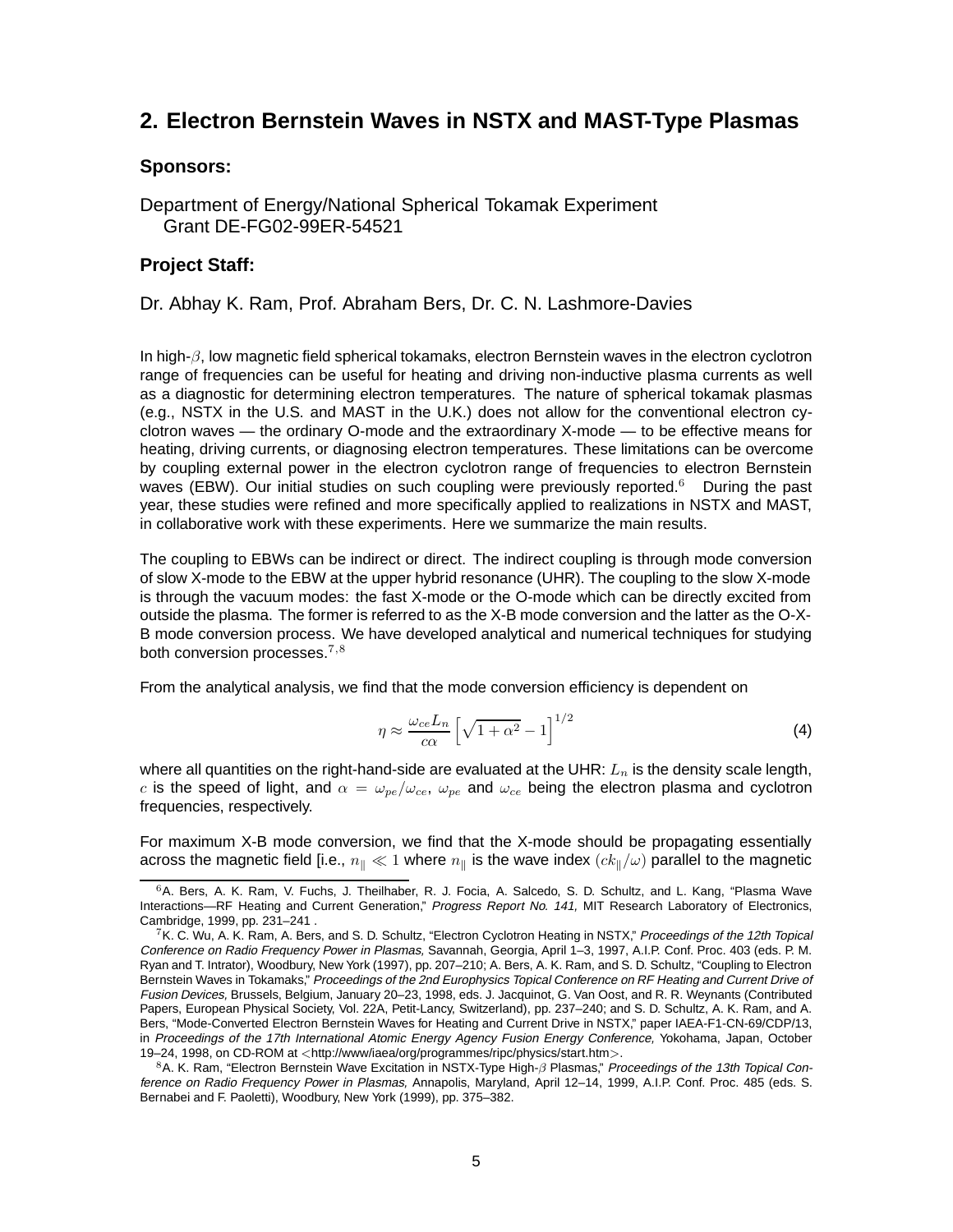field]. Then, for a given plasma configuration, the maximum power mode conversion efficiency (at  $n_{\parallel} \approx 0$ ) is

$$
C_{\max} = 4e^{-\pi_{\eta}}(1 - e^{-\pi_{\eta}}). \tag{5}
$$

For  $C_{\text{max}} \ge 0.5$ , we require that  $0.05 \le \eta \le 0.6$ .

The O-X-B mode conversion process is most efficient when the O-mode cutoff coincides with slow X-mode cutoff. This occurs at a critical  $n_{\parallel}$ :

$$
(n_{\parallel})_{\text{crit}} = \frac{1}{\sqrt{1+\alpha}} \ . \tag{6}
$$

Furthermore, in order to avoid coupling power to the outgoing fast X-mode, we require that  $\eta > 1$ . From these conditions, we find that the X-B and the O-X-B mode conversion processes optimize in different regions of frequency and  $n_{\parallel}$  space.

We have developed a comprehensive numerical package for solving for mode conversion to EBWs. The numerical scheme treats EBW as a resonance absorption process at the UHR in which the plasma is treated as a cold medium. A more detailed kinetic scheme has also been developed in which the EBW is a wave propagating from mode conversion into the core of the plasma. The results from the two numerical schemes are essentially the same, showing the near-equivalence of studying EBW mode conversion by resonance absorption at the UHR.

We have studied mode conversion in NSTX-type high- $\beta$  equilibria.<sup>7</sup> For an edge magnetic field of 0.28 T and a density profile of the form  $(1 - r^2/a^2)^{1/2}$  where  $a = 0.44$  m is the minor radius, the edge density is  $6 \times 10^{17}$  m<sup>-3</sup>, and the peak density is  $3 \times 10^{19}$  m<sup>-3</sup>, we obtain the following results. The X-B mode conversion frequency is greater than 50% in the frequency range  $13 \le f \le 18$  GHz for  $n_{\parallel} = 0$ , with an efficiency of 100% for  $f = 15$  GHz. For  $f = 15$  GHz, the efficiency is greater than 50% for  $0 \lesssim n_{\parallel} \lesssim 0.35$ . The O-X-B mode conversion efficiency is 100% for  $f = 28$  GHz and  $(n_{\parallel})_{\text{crit}} \approx 0.48$ . The range of  $n_{\parallel}$ 's for which the efficiency is greater than 50% is  $0.4 \lesssim n_{\parallel} \lesssim 0.6$ .

For MAST-type parameters with an edge magnetic field of  $0.37 T$ , an edge density of  $4 \times 10^{19} \text{ m}^{-3}$ , and a fixed source frequency of 60 GHz, we find that, for  $n_{\parallel} = 0$ , the X-B conversion efficiency of 100% is possible if  $L_n \approx 1.7 \times 10^{-3}$  m at the UHR. This corresponds to a density profile of the form  $(1 - r^2/a^2)^{0.25}$ . For optimizing the O-X-B mode conversion, a scale length of  $L_n \approx 6 \times 10^{-2}$  m at the UHR for a  $(n_{\parallel})_{\text{crit}} \approx 0.4$  is required.

Direct coupling to EBWs is possible using a slow wave structure which generates, essentially, a radial electric field. This is because the EBWs are, approximately, electrostatic waves. The slow wave structure needs to be placed inside the plasma beyond the slow X-mode cutoff so as not to couple any power to this mode. For NSTX-type parameters and  $f = 15$  GHz, the coupling structure needs to be only a few millimeters inside the plasma near the edge. The EBW wave impedance is then approximately one-tenth of the free-space wave impedance.

We have also studied the propagation and damping of EBWs in model spherical tokamak profiles using our general ray tracing code.<sup>9</sup> We find that the EBWs damp very strongly at the Dopplershifted electron cyclotron resonance or its harmonics. The damping is highly localized and the spatial location of the damping can be controlled by an appropriate placement of the launcher in the poloidal plane. The  $n_{\parallel}$ 's along the EBW rays can vary over a large range for rays launched off the equatorial plane. EBWs launched with  $n_{\parallel} \approx 0$  can undergo significant upshifts so that near damping,  $|n_{\parallel}| > 1$ . This has important consequences for current drive. While for  $|n_{\parallel}| < 1$ the diffusion paths are hyperbolas and wave-particle resonances are ellipses (as in the case of conventional ECRH), for  $|n_{\parallel}| > 1$  the diffusion paths are ellipses and the wave-particle resonances

<sup>9</sup>A. K. Ram and A. Bers, "Propagation and Damping of Mode Converted Ion-Bernstein Waves in Toroidal Plasmas," Phys. Fluids B, Plasma Physics, **3**, 1059 (1991).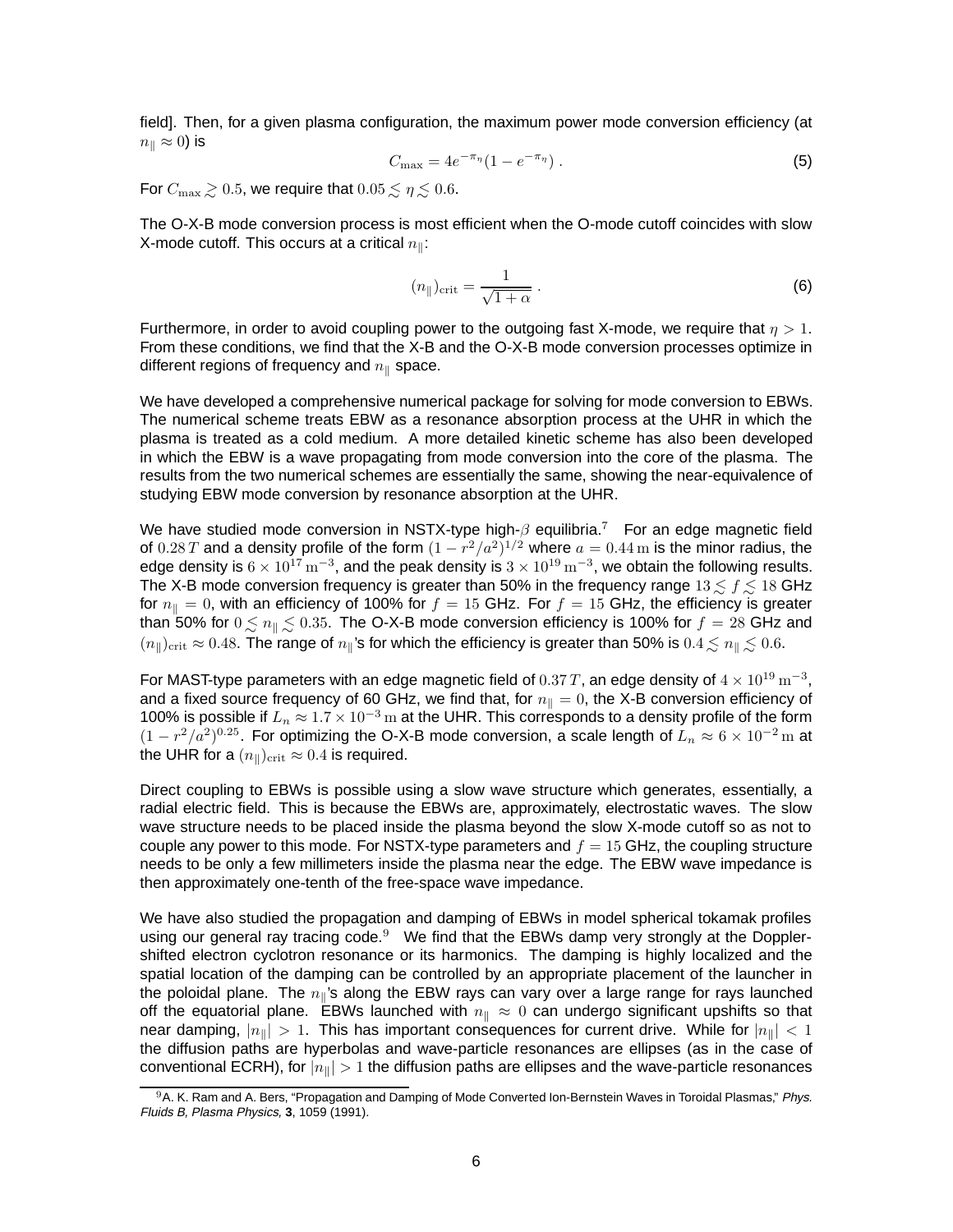are hyperbolas. This can lead to possibly better current drive efficiency than for the conventional ECRF-driven currents.

The localized, strong absorption of EBWs at the Doppler shifted electron cyclotron resonance and its harmonics also makes them a useful means for diagnosing the electron temperature.<sup>10</sup> In order to "observe" this emission in the vacuum edge of the spherical tokamaks, the EBWs have to mode-convert to either the X-mode or the O-mode. While this mode conversion is inherently different from the mode conversion process exciting the EBWs, the kinetic numerical code can be used to determine the conversion efficiency to the X- and O-modes. This can then be related to the black-body temperature of the localized layer where the observed frequency matches the cyclotron resonance (or its harmonics) inside the plasma.

<sup>&</sup>lt;sup>10</sup>P. C. Efthimion, G. Taylor, B. Jones, J. Spaleta, J. Menard, T. Munsat, J. C. Hosea, R. Kaita, and R. Majeski, "Measurement of Local Electron Temperature in an Overdense Plasma Based Upon Mode-Converted Electron Bernstein Waves (EBW)," Bull. Am. Phys. Soc., **44**, 186 (1999).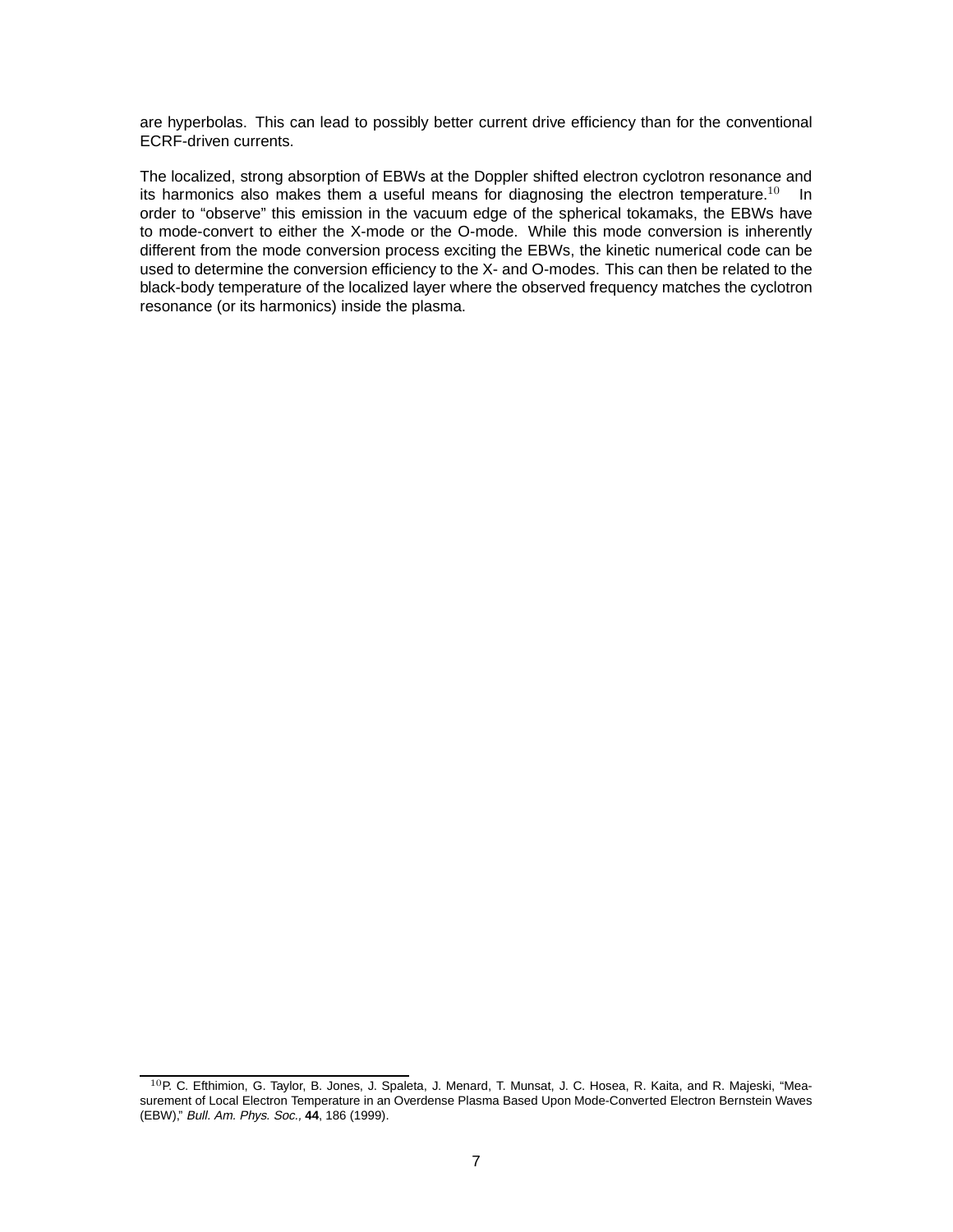# **3. Enhanced, Localized Fields in Density Gradients and Ion Energization in Space Plasmas**

### **Sponsors:**

National Science Foundation Grant ATM 98-06328 Department of Energy/National Science Foundation Grant DE-FG02-99ER54555

## **Project Staff:**

Dr. Abhay K. Ram, Prof. Abraham Bers

There are two events that are particularly ubiquitous in space plasmas. One is the existence of short scale-length (of the order of a few ion Larmor radii) density gradients and the other is transverse (to the geomagnetic field) energization of ionospheric ions which, eventually, make their way into the outer reaches of the terrestrial magnetosphere. Observations from TOPAZ, AMICIST, and PHAZE II have shown the existence of density depleted structures in the auroral ionosphere which are associated with enhanced electric fields.<sup>11,12,13,14,15</sup> These structures are a few tens of meters in width transverse to the geomagnetic field and are believed to be of the order of 100 km along the geomagnetic field. Associated with these enhanced fields, transversely accelerated ions with energies in the range of tens of eV are observed.<sup>12,13,14</sup> These energies should be compared to the ambient thermal energies of approximately 0.3 eV. More recently, FAST observations have shown the existence of solitary electric fields in the auroral regions where the dimensions of the field structures, along the geomagnetic fields, are small compared to the ion Larmor radius.<sup>16</sup> The transverse dimensions of these structures have not been completely determined. However, these structures have also been observed to lead to ion energization.

In the past year, we have initiated two studies aimed at understanding these observations. The first seeks to model the occurence of enhanced fields in density gradients; the second attempts to explain the observed ion energization in such fields. We report on both of these studies in the following.

#### (a) Resonant Electrostatic Fields in Density Gradients

In a density gradient, localized intense electric fields can be generated in regions where plasma resonances exist. These resonances occur where the wave frequency matches the local lower hy-

 $11$ K. L. McAdams, J. LaBelle, P. W. Schuck, and P. M. Kintner, "PHAZE II Observations of Lower Hybrid Burst Structures Occurring on Density Gradients," Geophys. Res. Lett., **25**, 3091 (1998).

 $12$ K. A. Lynch, R. L. Arnoldy, P. M. Kintner, P. W. Schuck, J. W. Bonnell, and V. Coffey, "Auroral Ion Acceleration From Lower Hybrid Solitary Structures: A Summary of Sounding Rocket Observations," J. Geophys. Res., **104**, 28515 (1999).

<sup>&</sup>lt;sup>13</sup>P. M. Kintner, J. Vago, S. Chesney, R. L. Arnoldy, K. A. Lynch, C. J. Pollock, and T. E. Moore, "Localized Lower Hybrid Acceleration of Ionospheric Plasma," Phys. Rev. Lett., **68**, 2448 (1992).

 $14$ J. L. Vago, P. M. Kintner, S. Chesney, R. L. Arnoldy, K. A. Lynch, T. E. Moore, and C. J. Pollock, "Transverse Ion Acceleration by Localized Lower Hybrid Waves in the Topside Auroral Ionosphere," J. Geophys. Res., **97**, 16935 (1992).

 $15$ K. A. Lynch, R. L. Arnoldy, P. M. Kintner, and J. Bonnell, "The AMICIST Auroral Sounding Rocket: A Comparison of Transverse Ion Acceleration Mechanisms," Geophys. Res. Lett., **23**, 3293 (1996); and J.-L. Pincon, P. M. Kintner, P. W. Schuck, and C. E. Seyler, "Observation and Analysis of Lower Hybrid Solitary Structures as Rotating Eigenmodes," J. Geophys. Res., **102**, 17283 (1997).

 $^{16}$ R. E. Ergun, C. W. Carlson, J. P. McFadden, F. S. Mozer, G. T. Delory, W. Peria, C. C. Chaston, M. Temerin, I. Roth, L. Muschietti, R. Elphic, R. Strangeway, R. Pfaff, C. A. Cattell, D. Klumpar, E. Shelley, W. Peterson, E. Moebius, and L. Kistler, "FAST Satellite Observations of Large-Amplitude Solitary Structures," Geophys. Res. Lett., **25**, 2041 (1998); and R. E. Ergun, C. W. Carlson, J. P. McFadden, F. S. Mozer, L. Muschietti, I. Roth, and R. J. Strangeway, "Debye-Scale Plasma Structures Associated With Magnetic-Field-Aligned Electric Fields," Phys. Rev. Lett., **81**, 826 (1998).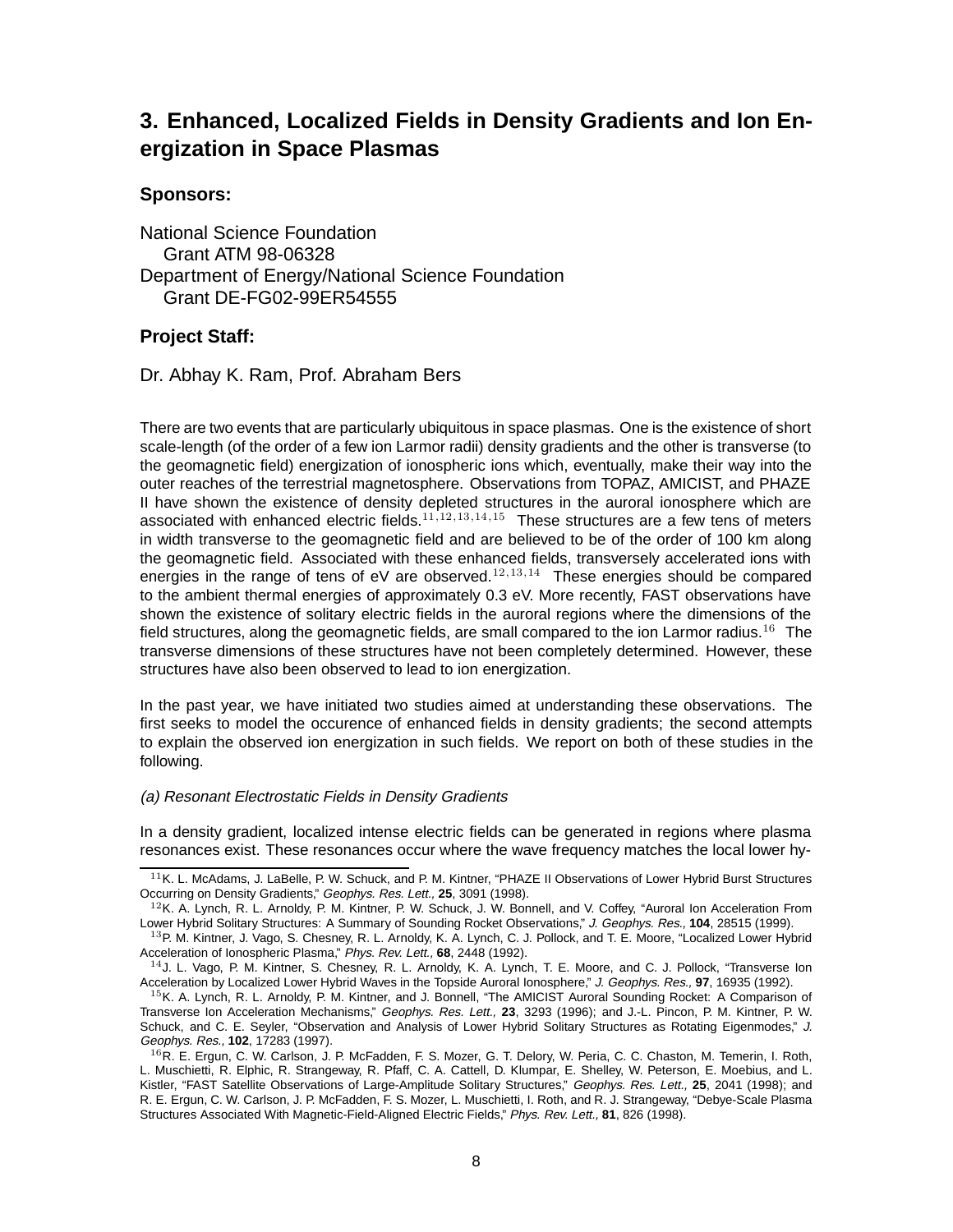brid frequency or the upper hybrid frequency. The resonance structure can be determined from the spatial evolution of the electric field in an inhomogeneous cold plasma. If we assume a cylindrical density depression with its radial density variation being across the geomagnetic field, then the exact differential equation describing the spatial evolution of the electrostatic potential is: $17$ 

$$
\frac{d^2\phi}{dr^2} + \left\{\frac{1}{r} + \frac{1}{K_{\perp}}\frac{dK_{\perp}}{dr}\right\}\frac{d\phi}{dr} + \left\{\frac{m}{r}\frac{1}{K_{\perp}}\frac{dK_{\times}}{dr} - \frac{m^2}{r^2} - k_z^2 \frac{K_{\parallel}}{K_{\perp}}\right\}\phi = 0
$$
\n(7)

where we have assumed that the azimuthal, longitudinal, and temporal variations of the fields are of the form  $\exp(im\theta + ik_zz - i\omega t)$ . Here  $K_{\perp}$ ,  $K_{\times}$ , and  $K_{\parallel}$  are the cold plasma dielectric tensor elements in the absence of collisions:

$$
K_{\perp} = 1 - \frac{\omega_{pe}^2}{\omega^2 - \omega_{ce}^2} - \sum_{i} \frac{\omega_{pi}^2}{\omega^2 - \omega_{ci}^2}
$$
 (8)

$$
K_{\times} = -\frac{\omega}{\omega_{ce}} \frac{\omega_{pe}^2}{\omega^2 - \omega_{ce}^2} + \sum_{i} \frac{\omega_{ci}}{\omega} \frac{\omega_{pi}^2}{\omega^2 - \omega_{ci}^2}
$$
(9)

$$
K_{\parallel} = 1 - \frac{\omega_{pe}^2}{\omega^2} - \sum_{i} \frac{\omega_{pi}^2}{\omega^2}
$$
 (10)

where  $\omega_{pe}$  and  $\omega_{pi}$  are the electron and ion plasma frequencies, respectively, and  $\omega_{ce}$  and  $\omega_{ci}$  are the electron and ion cyclotron frequencies, respectively. The plasma and cyclotron frequencies are assumed to have a radial dependence due to the radial variation of the plasma density and the geomagnetic field. Generally the radial scalelength of the density depression is much smaller than the radial scalelength of the geomagnetic field variation, so that the geomagnetic field can be considered constant over the transverse dimension of the density depression. From (7), it is clear that the differential equation for  $\phi$  has a regular singularity at  $K_{\perp} = 0$ . This singularity occurs for frequencies  $\omega$  corresponding to either the lower hybrid resonance frequency  $\omega_{LH}$  or the upper hybrid resonance frequency  $\omega_{UH}$ . From (8), for a single ion species plasma, these are approximately given by

$$
\omega_{LH}^2 \approx \frac{\omega_{pi}^2 + \omega_{ci}^2}{1 + \left(\omega_{pe}^2/\omega_{ce}^2\right)}\tag{11}
$$

$$
\omega_{UH}^2 \approx \omega_{pe}^2 + \omega_{ce}^2 \,. \tag{12}
$$

In the vicinity of either of these resonances, it is straightforward to show that  $\phi$  has a logarithmic singularity. Thus, in a density gradient, the electric fields will be locally enhanced for frequencies corresponding to the local lower hybrid frequency or the local upper hybrid frequency. To show this for the space plasmas of interest, we have considered a plasma in a uniform magnetic field with a linear electron density profile:

$$
n = \begin{cases} n_0, & \text{for } r \le r_1 \\ n_0 + (n_1 - n_0) \left( \frac{r - r_1}{r_2 - r_1} \right), & \text{for } r_1 < r < r_2 \\ n_1, & \text{for } r \ge r_2 \end{cases} \tag{13}
$$

where  $n_0$  and  $n_1$  are constants. In the regions  $r < r_1$  and  $r > r_2$ , the solution to (7) can be readily expressed in terms of ordinary Bessel functions or modified Bessel functions, depending on whether  $K_{\parallel}/K_{\perp}$  is less than or greater than zero, respectively. The solutions have to further satisfy that  $\phi$  remains finite as  $r \to 0$  and as  $r \to \infty$ . The complete solution to (7) over the entire density gradient is obtained by requiring that  $\phi$  match onto these Bessel function solutions at  $r = r_1$  and  $r = r_2$ . This then becomes an eigenvalue problem. For fixed frequency  $\omega$  the eigenvalue is  $k_z$  while for fixed  $k_z$  the eigenvalue is  $\omega$ .

<sup>&</sup>lt;sup>17</sup>W. P. Allis, S. J. Buchsbaum, and A. Bers, Waves in Anisotropic Plasmas (M.I.T. Press, Cambridge, Massachusetts, 1963, and the University of Tokyo Press, International Edition, Tokyo, Japan, 1964).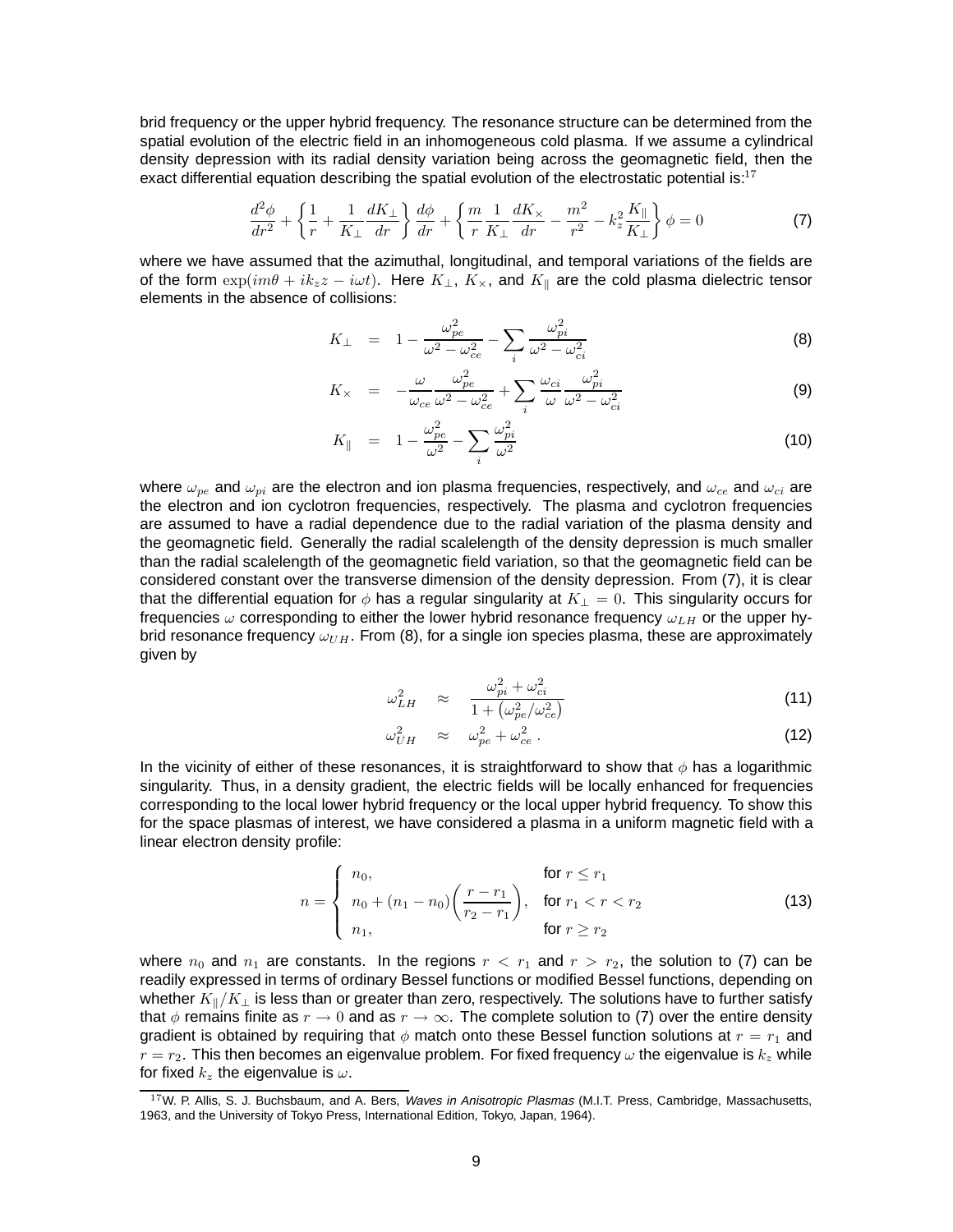Let us consider a case where  $\omega$  is such that  $K_1(r_0)=0$  for  $r_1 < r_0 < r_2$ . Then, for  $r \leq r_1$  the solution to (7) is of the form:

$$
\phi|_{r \le r_1} \sim \mathcal{J}_m(\psi) \tag{14}
$$

where  $J_m$  is the Bessel function of the first kind,

$$
\psi = k_z \left| \frac{K_{\parallel}}{K_{\perp}} \right|^{1/2} r \,. \tag{15}
$$

For  $r \ge r_2$  the solution to (7) is of the form:

$$
\phi|_{r \ge r_2} \sim \mathcal{K}_m(\psi) \tag{16}
$$

where  $K_m$  is the modified Bessel function of the first kind. The solution to (7) which matches onto the homogeneous plasma solutions (14) and (15) solves for the eigenvalue  $k_z$ . For illustrative purposes, let us assume the following parameters which correspond to the plasma conditions in the auroral ionosphere around an altitude of 1000 km:<sup>13</sup>  $n_0 = 3.4 \times 10^9$  m<sup>-3</sup>,  $n_1 = 4.3 \times 10^9$  m<sup>-3</sup>, singly charged oxygen O<sup>+</sup> and hydrogen H<sup>+</sup> ions with the density ratio of 9:1, respectively, and  $B_0 = 0.36$ Gauss. For a fixed  $\omega$  corresponding to  $K_{\perp}(r_0)=0$  for  $r_1 < r_0 < r_2$  we solve, numerically, (7) for the eigenvalue  $k_z$ . It is worth noting that  $k_z$  will depend on  $\omega$  and the width of the gradient region  $\Delta r = r_2 - r_1$  and not on the specific values of  $r_2$  and  $r_1$ . We find, numerically, that for a given  $\omega$  and  $\Delta r$  there are two distinct  $k_z$ 's which satisfy the boundary conditions. For  $\Delta r = 1$  m and a frequency of  $f_{LH} = \omega/2\pi = 4.55$  kHz (corresponding to the lower hybrid resonance being halfway up the density gradient), the two eigenvalues are  $k_{z1} = (0.022 + 0.006i)$  m<sup>-1</sup> and  $k_{z2} = (0.011 - 0.008i)$ m<sup>-1</sup>. Figure 4 shows the magnitude of the radial electric field  $|E_r|$  for  $k_z = k_{z1}$ . If we choose



Figure 4: The magnitude of the radial electric field (in arbitrary units) as a function of the distance.

 $\Delta r = 10$  m and the same frequency, then the two eigenvalues are  $k_{z1} = (0.029 + 0.3i)$  m<sup>-1</sup> and  $k_{z2} = (0.023 - 0.02i)$  m<sup>-1</sup>. Thus, the lower hybrid fields propagate along the geomagnetic field for sharp density gradients and are essentially evanescent for more gradual density gradients. It is worth noting that even when the imaginary part of  $k_z$  is small compared to the real part, the fields are not "propagating" over long distances before damping out spatially. The spatial extents are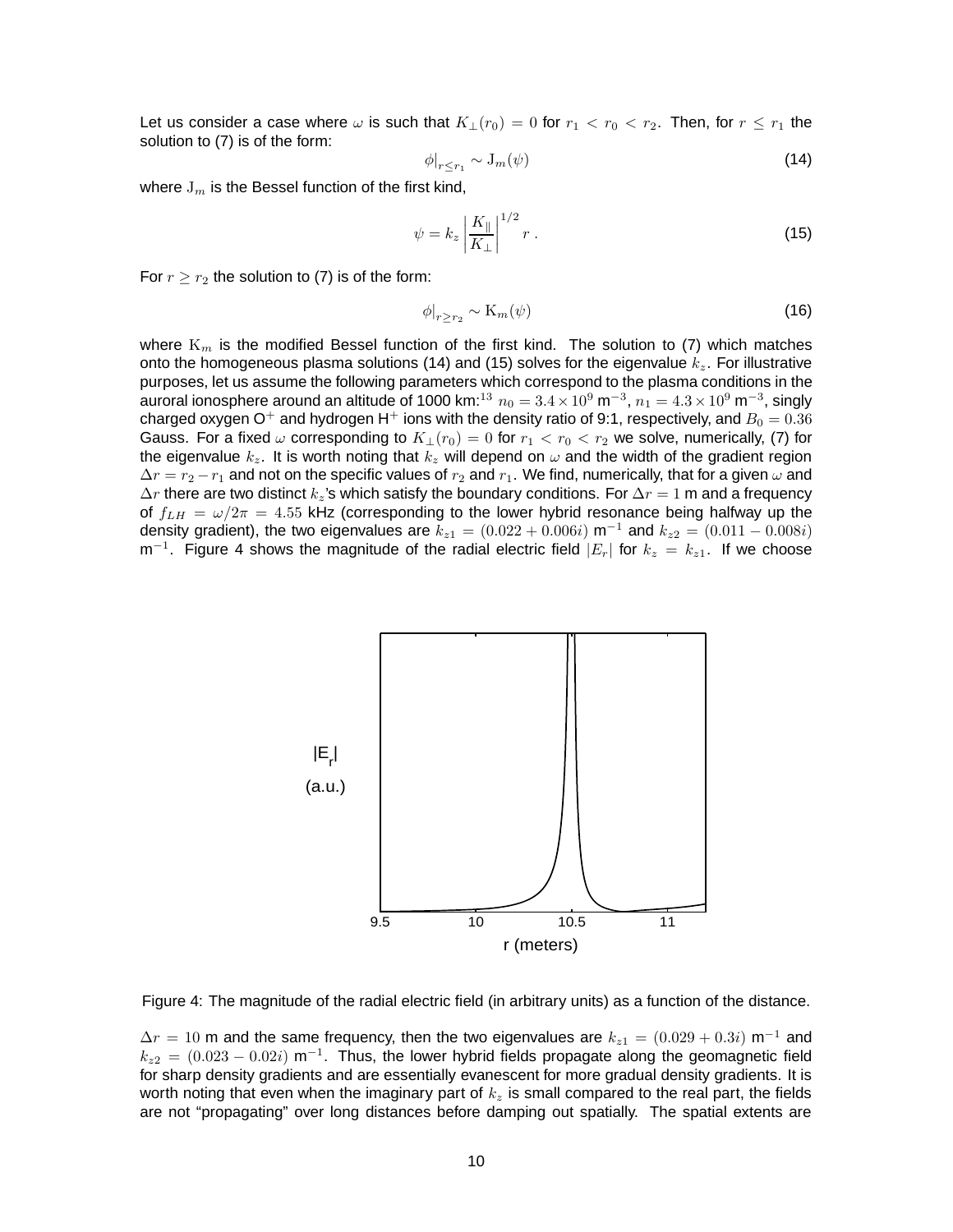typically of the order of 100 m. These distances are relatively short compared to what is inferred from observations.<sup>18</sup> Hence such fields would have to be maintained by a source of free energy (e.g., an independent streaming instability) inside the density depleted region.

#### (b) Interaction of Ions With Localized Fields

The interaction of ions with localized field structures is different from that with a plane wave or a set of plane waves, which we have studied in the past.<sup>19</sup> The primary difference is that since these structures are smaller than the ion Larmor radius, the interaction of the ions with the fields occurs over only a small fraction of their orbit. We have done some preliminary studies of ion orbits in some idealized localized fields.

Let us consider the situation in which the wave fields are independent of the coordinate along the geomagnetic field. We can then consider just the motion of the ions in a plane perpendicular to the geomagnetic field. For an ion in a uniform magnetic field  $(\vec{B} = B_0\hat{z})$  interacting with electrostatic waves propagating along  $\hat{x}$ , the equations of motion are:

$$
\frac{dx}{dt} = v_x \tag{17}
$$

$$
\frac{dv_x}{dt} = \Omega v_y + \frac{Q}{M} E(x, y, t) \tag{18}
$$

$$
\frac{dy}{dt} = v_y \tag{19}
$$

$$
\frac{dv_y}{dt} = -\Omega v_x \tag{20}
$$

where  $\Omega$  is the angular ion cyclotron frequency, and  $Q$  and  $M$  are the charge and mass of the ion, respectively. Consider the following special case of a spatially localized electric field

$$
E(x, y, t) = \left[\sum_{i} E_{i} \sin \left(\phi_{i} - \omega_{i} t\right)\right] \delta \left(\frac{r}{a} - 1\right)
$$
 (21)

where a is the radius of the cavity,  $r^2 = x^2 + y^2$ , and  $\phi_i$  is an arbitrary phase of the i-th field component of magnitude  $E_i$  and frequency  $\omega_i$ . The equations of motion can be integrated numerically to determine the effect of the localized fields on the ion orbits. For illustrative purposes, we have chosen the upper ionospheric parameters discussed in part (a). We assume that  $a = 10$  m,  $B_0 = 0.36$ Gauss, and consider a single component with an amplitude of 20 mV/m and frequency of 5 kHz. Then the ratio of the wave frequency to the  $O^+$  and  $H^+$  cyclotron frequencies is, respectively:

$$
\frac{f_{\text{wave}}}{f_{cO^{+}}} = 146.2, \qquad \frac{f_{\text{wave}}}{f_{cH^{+}}} = 9.1 \,. \tag{22}
$$

For an ambient temperature of 0.33 eV, the initial Larmor radii of the two ion species are, respectively:

$$
\rho_{O^+} \approx 6.5 \text{ m}, \qquad \rho_{H^+} \approx 1.6 \text{ m}. \tag{23}
$$

The numerical results presented below are for  $O^+$  and H<sup>+</sup> ions with their initial Larmor radii as given in (23). Figure 5 shows the orbit of an  $O^+$  ion in the  $x-y$  plane as it interacts with the localized field (represented by the dotted curve). It is clear that the Larmor radius of the ion is changing due

<sup>18</sup>R. L. Arnoldy, K. A. Lynch, P. M. Kintner, J. Vago, C. J. Pollock, and T. E. Moore, "Transverse Ion Acceleration and Auroral Electron Precipitation," Adv. Space Res., **13**, 143 (1993).

<sup>19</sup>A. K. Ram, D. Benisti, and A. Bers, "Ion Acceleration in Multiple Electrostatic Waves," ´ J. Geophys. Res., **103**, 9431 (1998); D. Benisti, A. K. Ram, and A. Bers, "Ion Dynamics in Multiple Electrostatic Waves in a Magnetized Plasma — Part I: ´ Coherent Acceleration," Phys. Plasmas, **5**, 3224 (1998); and D. Benisti, A. K. Ram, and A. Bers, "Ion Dynamics in Multiple ´ Electrostatic Waves in a Magnetized Plasma — Part II: Enhancement of the Acceleration," Phys. Plasmas, **5**, 3233 (1998).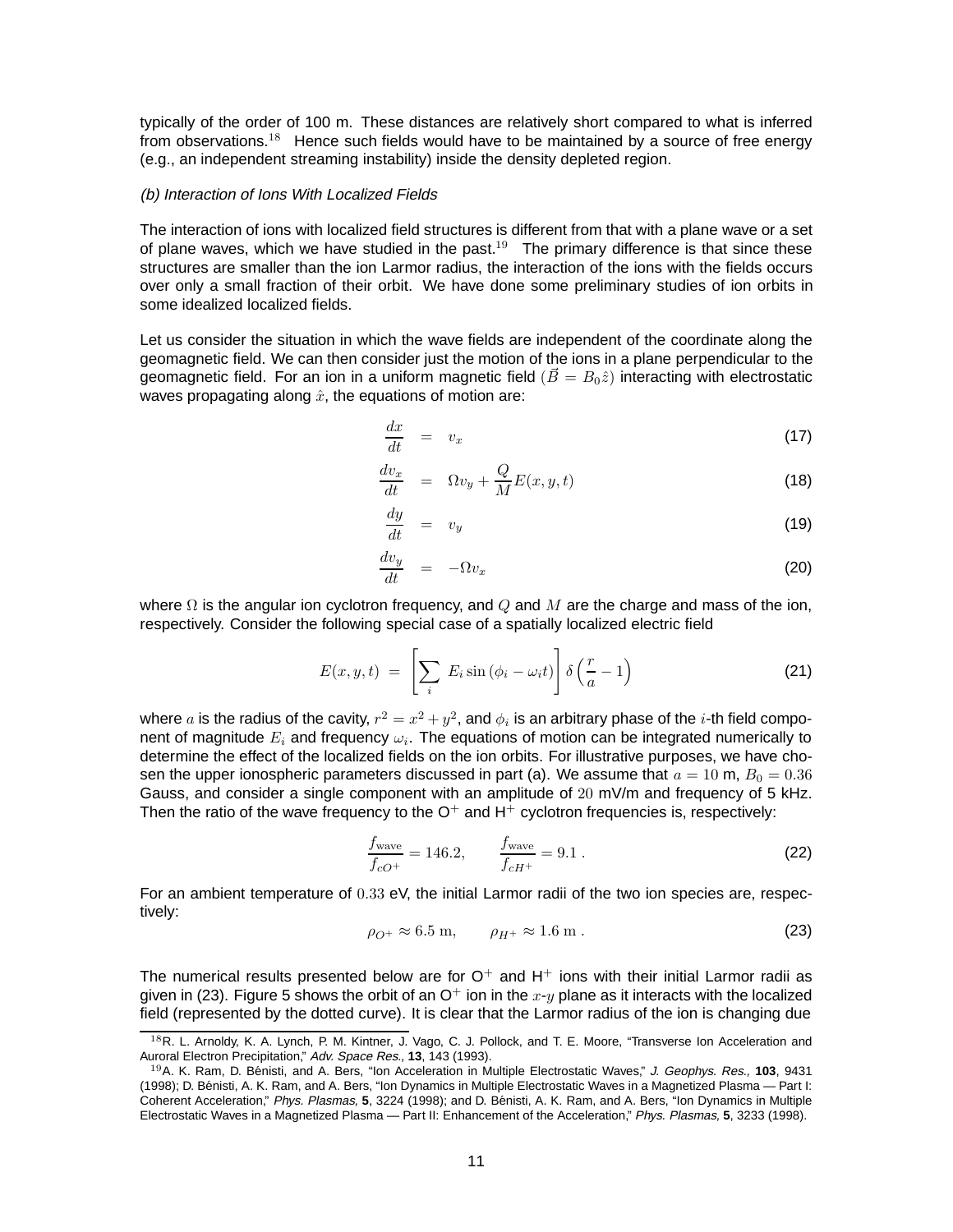

Figure 5: The ion orbit for an  $O^+$  ion. The dots mark the region of the fields.



Figure 6: Larmor radius as function of the normalized time.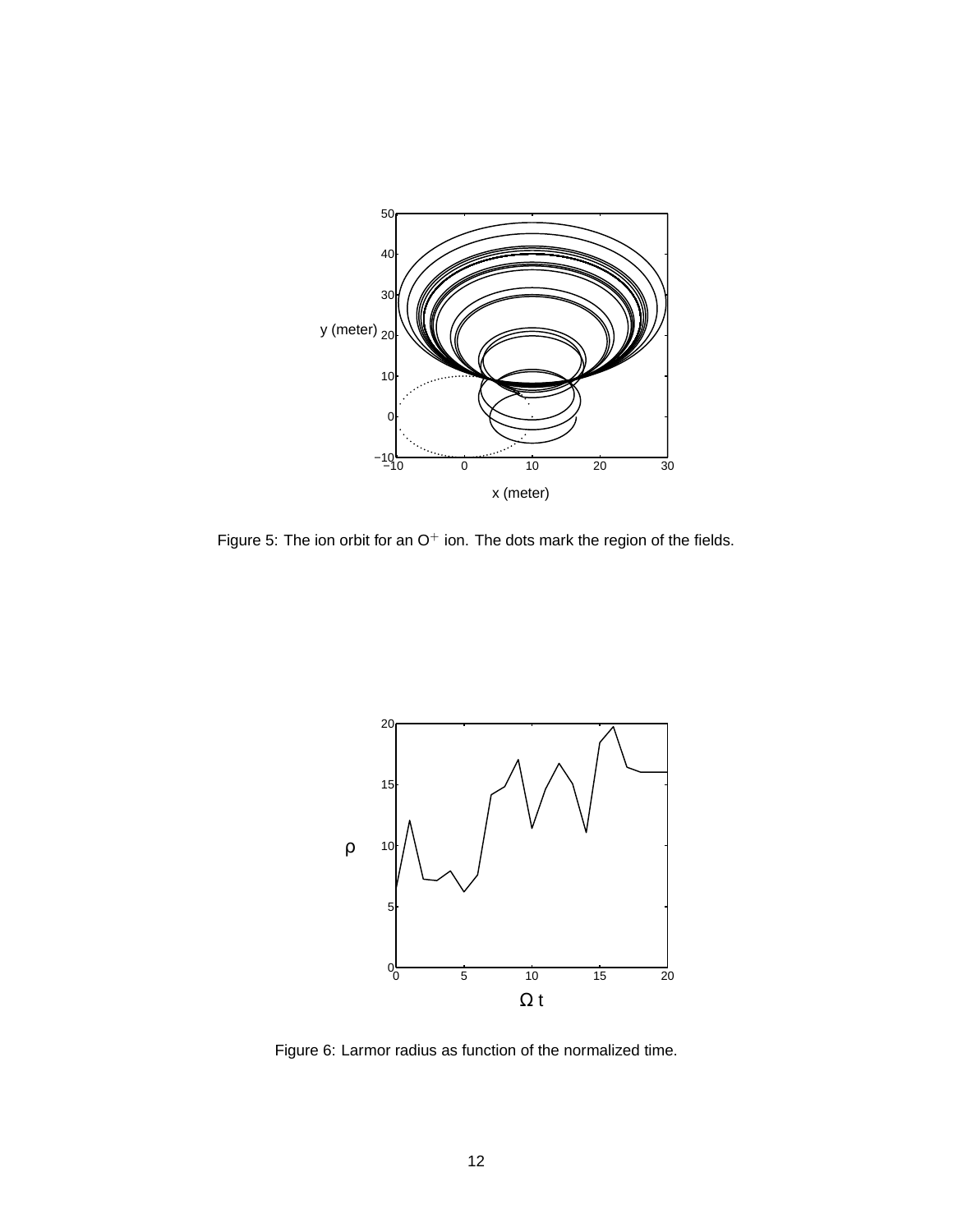

Figure 7: The ion orbit for a  $H^+$  ion. The dots mark the region of the fields.



Figure 8: Larmor radius as function of the normalized time.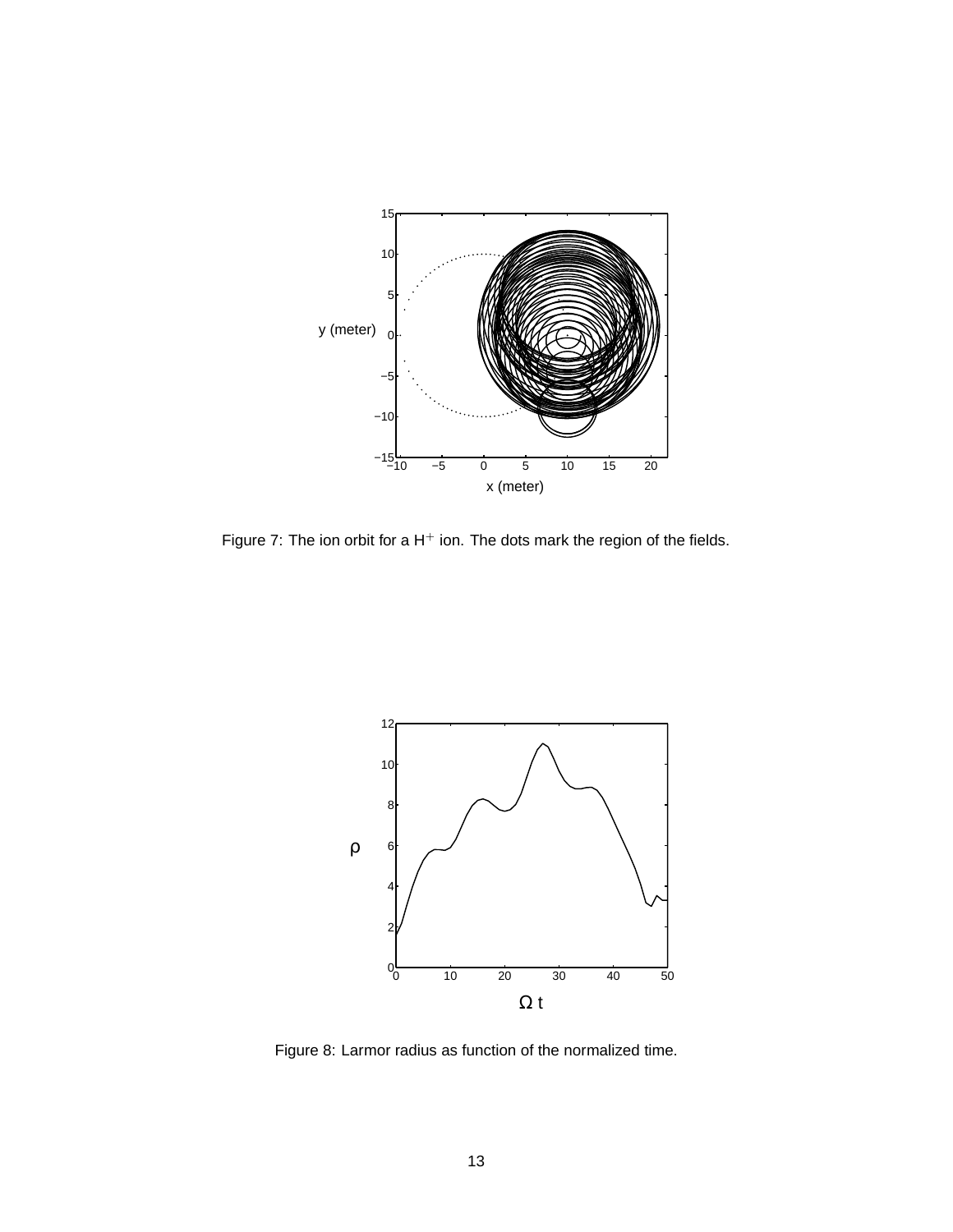to this interaction. Figure 6 shows the Larmor radius (in meters) as a function of the normalized time. The ion stops gaining energy after about  $\Omega t = 18$ . At this point the gyro center of the ion has been shifted, due to its interaction with fields, to such a point that it stops interacting with the fields (the orbit essentially becomes tangential to the field structure). Figures 7 and 8 show the interaction of a  $H^+$  ion with the same field structure. Note that this time the ion gets energized and then de-energized till at the end, when it stops interacting with the fields, the energy is not very different from its initial energy. Figure 9 shows the evolution of the Larmor radius of another  $H^+$  ion (with different initial phase) interacting with the fields. Here the  $H^{+}$  ion initially gains energy, almost monotonically, before settling at a much higher energy ( $\rho \approx 17$  m) than at the start. At a later time  $(\Omega t \approx 4000)$ , it again monotonically gains energy. The comparison of Figures 9 and 8 shows that the interaction with localized fields leads to a chaotic trajectory of the ions — the energization is very dependent on the initial conditions. The monotonic increases in energy are akin to Lévy flights that have been conjectured and studied for field-particle interactions with a different form for the fields.<sup>20</sup> The Lévy flights of ions will lead to long tails in the ion distribution function, and this could be detected by particle instruments on satellites and rockets.



Figure 9: The Larmor radius of a  $H^+$  ion as function of the normalized time.

 $20$ V. V. Afanasiev, R. Z. Sagdeev, and G. M. Zaslavsky, "Chaotic Jets With Multifractal Space-Time Random Walk," Chaos, **1**, 143 (1991); K. Kupfer, A. Bers, and A. K. Ram, "Guiding Center Stochasticity and Transport Induced by Electrostatic Waves," Research Trends in Physics: Nonlinear and Relativistic Effects in Plasmas, ed. V. Stefan (New York: American Institute of Physics), 1992, pp. 670–715; and S. D. Schultz, A. Bers, and A. K. Ram, "Anomalous Electron Streaming Due to Waves in Tokamak Plasmas," Proceedings of the 10th Topical Conference on Radio Frequency Power in Plasmas, Boston, Massachusetts, April 1–3, 1993, A.I.P. Conf. Proc. 289 (eds. M. Porkolab, J. Hosea), New York (1994), pp. 433–436.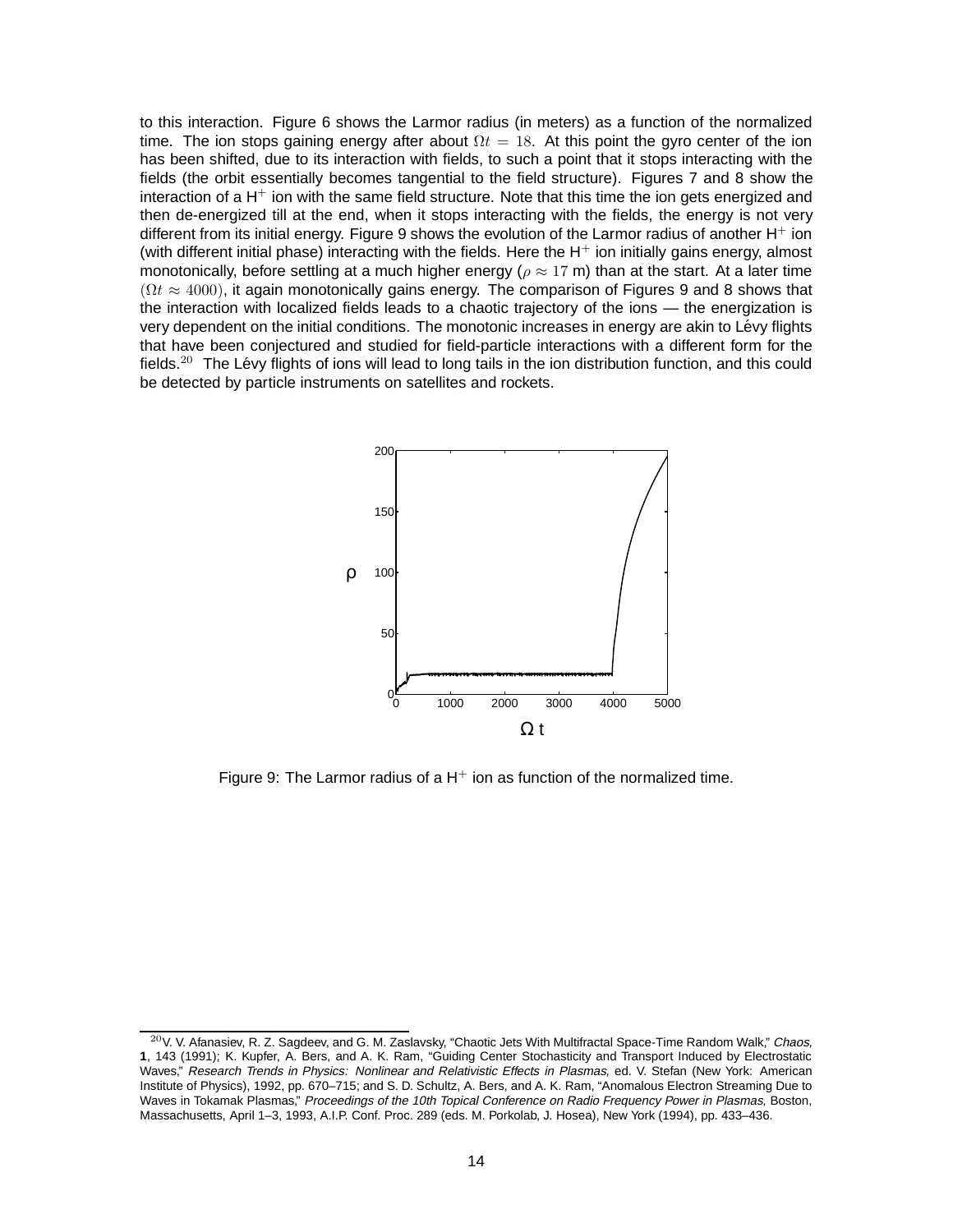# **4. Saturation of Stimulated Raman Backscattering with Varying Ion Acoustic Wave Damping**

## **Sponsors**

Los Alamos National Laboratory Grant E29060017-8F

## **Project Staff**

 $\overline{a}$ 

Ante Salcedo, Professor Abraham Bers, Dr. Abhay K. Ram

Stimulated Raman scattering (SRS) of laser power in laser-plasma interactions is an important limiting mechanism for inertial confinement fusion. The linear evolution of SRS is a parametric instability in which the laser's electromagnetic wave (EMW) couples nonlinearly to both an electron plasma wave (EPW) and a scattered, electromagnetic wave (SEMW). The instability growth rate is largest when the SEMW is backward (BEMW), i.e., opposite to the direction of the laser pump EMW; the interaction is then known as the backscattered SRS (BSRS).

The nonlinear saturation of SRS can occur through several mechanisms: nonlinear steepening of the EPW; electron trapping in the EPW; and nonlinear coupling of the EPW to ion-acoustic waves (IAW) through the so-called Langmuir decay parametric instability (LDI). In the last few years, considerable attention has been given to the LDI mechanism, particularly through large-scale numerical simulation techniques restricted to homogeneous plasmas. To better understand this particular saturation mechanism, we have in the past studied analytically and computationally a simplified model of the coupling of SRS to  $IAW<sup>21</sup>$  The simplified model is based upon the following observations: (a) the LDI is driven by the growing EPW in SRS; (b) above threshold, the LDI growth rate exceeds the growth rate of SRS; and (c) the LDI, driven by a growing EPW which decays nonlinearly to a damped EPW (DEPW) and a damped IAW (DIAW), saturates by spatiotemporal chaos (STC), as established in the Ph.D. thesis of C. Chow in our group.<sup>22</sup> In STC, the EPW is randomized so that SRS attains a saturated state given by the laser EMW scattering off a saturated spectrum of EPW's due to LDI. In this calculation, the effects of plasma inhomogeneity could be easily accounted for. Applying this model to particular LPI experiments,<sup>23</sup> we found that the SRS reflectivity scaled with laser intensity as in the experiments.

More recently, experiments have been carried out showing a strong dependence of SRS reflectivity upon the damping of  $IAW<sup>24</sup>$  In different experiments, both increases and reductions in SRS reflectivity with increased IAW damping have been observed and to-date not explained. In the following, we report our first results on using an LDI-STC saturation model to attempt an understanding of these very recent experiments.

<sup>&</sup>lt;sup>21</sup> A. K. Ram, C. Chow, and A. Bers, "Saturation of SRS by Spatiotemporal Chaos in Coupled Langmuir Decay," *Proceedings of the 21st European Physical Society (EPS) Conference on Controlled Fusion and Plasma Physics,* Montpellier, France, June 27– July 1, 1994, Vol. III, pp. 1460–1463. 22 C. Chow, "Spatiotemporal Chaos in the Nonlinear Three Wave Interaction," Ph.D. thesis, M.I.T.

Department of Physics (1991); C. Chow, A. Bers and A. K. Ram, "Spatiotemporal Chaos in the Nonlinear Three Wave Interaction," *Phys. Rev. Lett.,* **68**, 3379 (1992); C. Chow, "Spatiotemporal Chaos in Nonintegrable Three-Wave Interactions," *Physica D,* 81, 237 (1995).<br><sup>23</sup> R. P. Drake et al., "Studies of Raman Scattering From Overdense Targets Irradiated by Several Kilojoules

of 0.53 mu m Laser Light," *Phys. Fluids,* **31**, 3130 (1988); R. P. Drake et al., "Hydrodynamic Expansion of Exploding-Foil Targets Irradiated by 0.53 mu m Laser Light," *Phys. Fluids B,* **1**, 1089 (1989).<br><sup>24</sup> J. Fernandez et al., "Observed Dependence of Stimulated Raman Scattering on Ion-Acoustic Damping in

Hohlraum Plasmas," *Phys. Rev. Lett.,* **77**, 2702 (1996); R. K. Kirkwood et al., "Observation of Multiple Mechanisms for Stimulating Ion Waves in Ignition Scale Plasmas," *Phys. Plasmas,* **4**, 1800 (1997).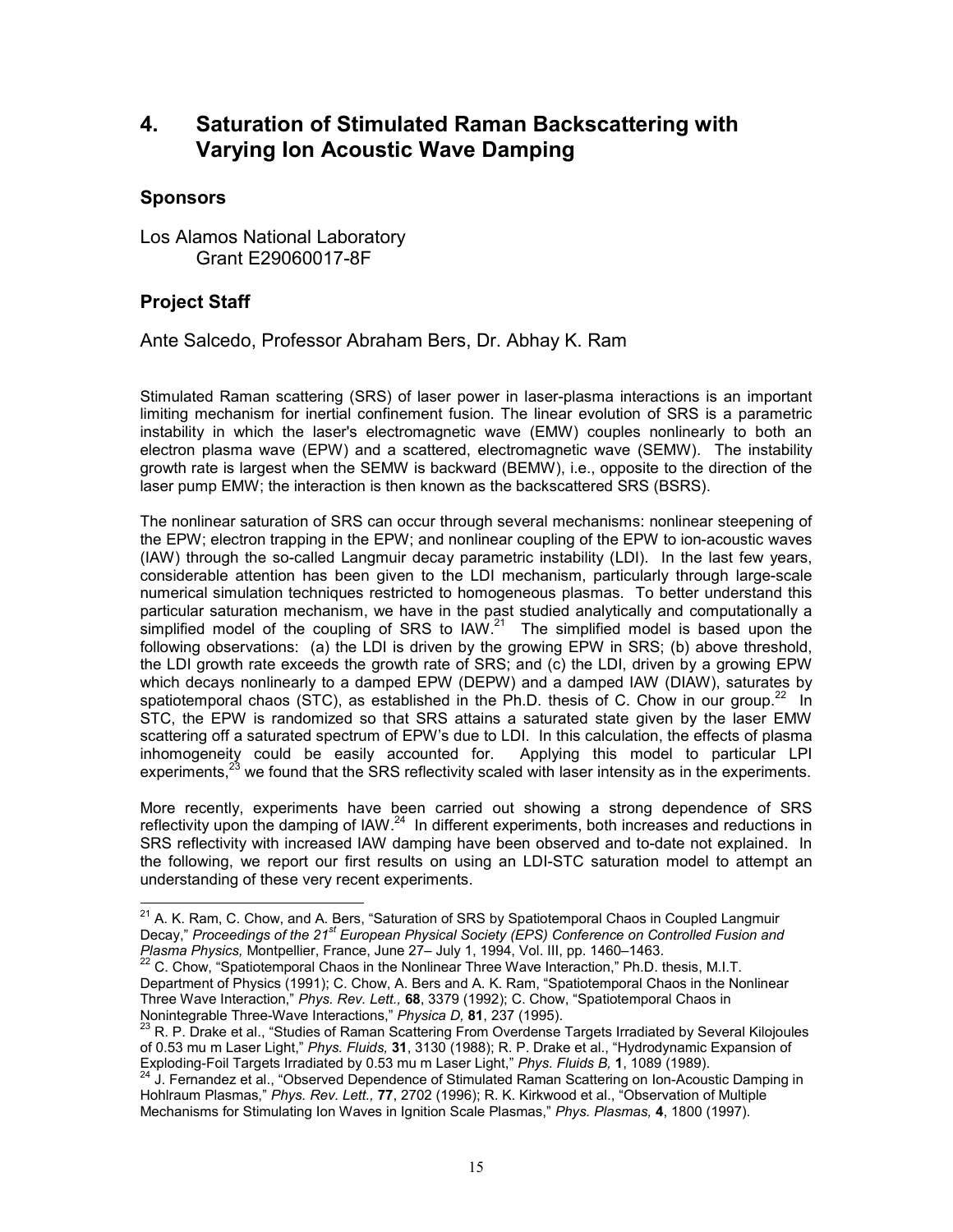Considering LDI as an independent process, where the EPW driven by SRS is a growing wave, the equations for the three-wave interaction, describing LDI, take the following form:

$$
\left(\partial_t + \nu_3 \partial_x - \gamma_{net} - iV \partial_x - D \partial_x^2 \right) a_3(x, t) = -Ka_4 a_5, \tag{24}
$$

$$
\left(\partial_t + \partial_4 \partial_x + \gamma_4\right) a_4(x,t) = K^* a_3 a_5^*,\tag{25}
$$

$$
(\partial_t + v_5 \partial_x + \gamma_5) a_5(x, t) = K^* a_3 a_4^*.
$$
 (26)

In these equations,  $a_3$ ,  $a_4$  and  $a_5$  are the wavepacket amplitudes of the EPW, DEPW and DIAW, respectively. The wave action density of each mode is given by  $\left|a_{_{\ell}}\right|^{2}$ . The  $\bm{\nu}$ 's are the group velocities, K is the LDI nonlinear coupling coefficient,  $\gamma_4$  and  $\gamma_5$  are the Landau damping rates of the DEPW and DIAW, respectively, and  $\gamma = -\gamma_{_{net}} - iV\partial_{_{x}} - D\partial_{_{x}}^{^{2}}$  accounts for the total growth/damping of the EPW driven by SRS.

A careful description of the EPW growth/damping in (24) is necessary to limit the otherwise uncontrolled growth of short wavelengths in our model. This is obtained by expanding the imaginary part of the frequency  $\omega_i ( k_3 )$  from the exact EPW dispersion relation, in the vicinity of  $k_3$ , to obtain its non-local representation:  $-\gamma_3 a_3 -iV\partial_{x}a_3-D\partial_{x}^2a_3$ , where,  $\gamma_3=|\omega_i(k_3)|$ ,  $V = [\omega', (k_3)]$ ,  $D = [\omega'', (k_3)]/2$ , and the primes denote derivatives respect to  $k_3$ . The net growth of the EPW is calculated as  $\ \gamma_{_{net}}= (-\gamma_{_3}+\sqrt{\gamma_{_3}^2+4\gamma_{_{SRS}}^2}\ )/ \,2$  , where the growth rate of SRS is given by  $\gamma_{_{SRS}}=(k_3v_{_{o1}}/4)(\omega_p^2/\omega_2\omega_3)^{1/2}$ , and  $v_{_{o1}}=eE_1/m_e\omega_1$  is the electron quiver velocity in the laser EMW at  $\omega = \omega_1$ .

Typically, one has  $v_5 \ll v_3$  and  $v_4 \approx -v_3$ . Transforming to the frame moving with the group velocity of the EPW  $(v_3)$ , and normalizing length, time, wave amplitudes and damping coefficients as  $(\gamma_{net} / v_3) x \to x$ ,  $\gamma_{net} t \to t$ ,  $(K / \gamma_{net}) a_\ell \to a_\ell$ ,  $\gamma_{\ell} / \gamma_{net} \to \gamma_{\ell}$ ,  $v_{\ell} / v_3 \to v_{\ell}$  and  $(\gamma_{_{net}}/\nu^2_{_3})D\to D$  , we obtain the following set of transformed and normalized equations:

$$
(\partial_t - 1)a_3 = -a_4 a_5 + D \partial_x^2 a_3 + iV \partial_x a_3,
$$
\n<sup>(27)</sup>

$$
\left(\partial_t - 2\partial_x + \gamma_4\right) a_4 = a_3 a_5,\tag{28}
$$

$$
(\partial_t - \partial_x + \gamma_5)\alpha_5 = a_3 a_4. \tag{29}
$$

We have numerically integrated (27)–(29) in periodic boundary conditions for the following parameters:  $I_o = 5*10^{14}$  *Watts* / cm<sup>2</sup>,  $\lambda = 0.35 \ \mu m$ ,  $T_e = 1 \ keV$ ,  $n = 0.075 n_{cr}$ , assuming a fully ionized  $C_5H_{12}$  plasma, as in some of the experiments quoted. For these parameters we find  $\gamma_4 = 0.3$ ,  $D = 0.015$ , and  $V = 0.147$ . The time evolution of the space-averaged wave action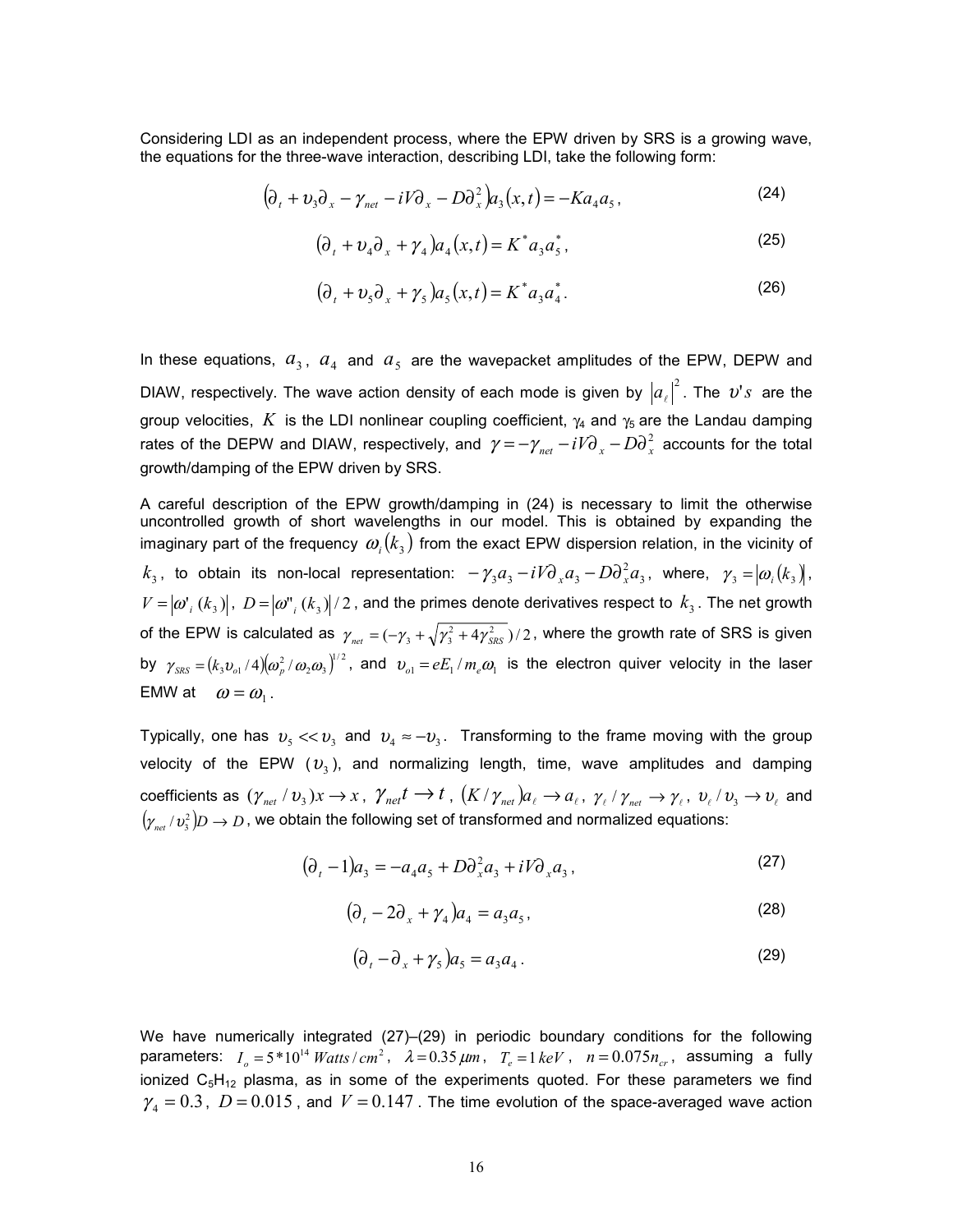densities, with  $\gamma_s / \gamma_4 = 0.24$  and  $\gamma_s / \gamma_4 = 1.96$ , are shown in Figure 10. In this figure, we can appreciate that the wave action densities initially grow, at the rate given by  $\gamma_{net}$ , then evolve into a nonlinear state and finally reach a saturated steady state. The saturation of the LDI occurs after twenty to forty normalized time units ( $\approx$  3 *to* 6  $\,$  ps ).



Figure 10: Time evolution of wave action densities for (a)  $\gamma_5 / \gamma_4$  =0.24 and (b)  $\gamma_5 / \gamma_4$  =1.96.

We have studied the dependence of the saturated steady state on the ion acoustic wave damping, by running different simulations where  $\gamma_5 / \gamma_4$  was changed. We find that the amplitude of the saturated EPW increases as the damping of the IAW increases, provided that this damping is smaller than the damping of the DEPW. In the opposite case, the amplitude of the EPW decreases as the damping of the ion acoustic wave increases.

The spatial correlation of the steady-state EPW  $a_3$  due to LDI changes in amplitude and width as the IAW damping changes. However, the width remains finite and much smaller than the size of the simulation box, implying the existence of spatial structures that are characteristic of the  $STC.<sup>22</sup>$ 

Finally, considering the STC-saturated EPW  $(a_3)$  in LDI, and assuming an undepleted laser pump, we find the equation for the reflected wave amplitude  $a_2$ . For an inhomogeneous plasma with a linear density gradient, this equation reduces to:

$$
\upsilon_R \frac{\partial}{\partial x} a_2(x,t) = \Gamma a_1 a_3^*(x,t) e^{i\overline{\kappa}^2 x^2/2},\tag{30}
$$

where  $a_1$  is the laser EMW amplitude,  $a_3$  is the saturated STC EPW due to LDI,  $\Gamma$  is the SRS coupling constant,  $\overline{K}$  is the linear phase mismatch given by  $K' x = k_1 - k_2 - k_3$ ,  $v_R = (v_2 - v_3)/v_3$ , and (30) has been normalized and transformed as (27)–(29).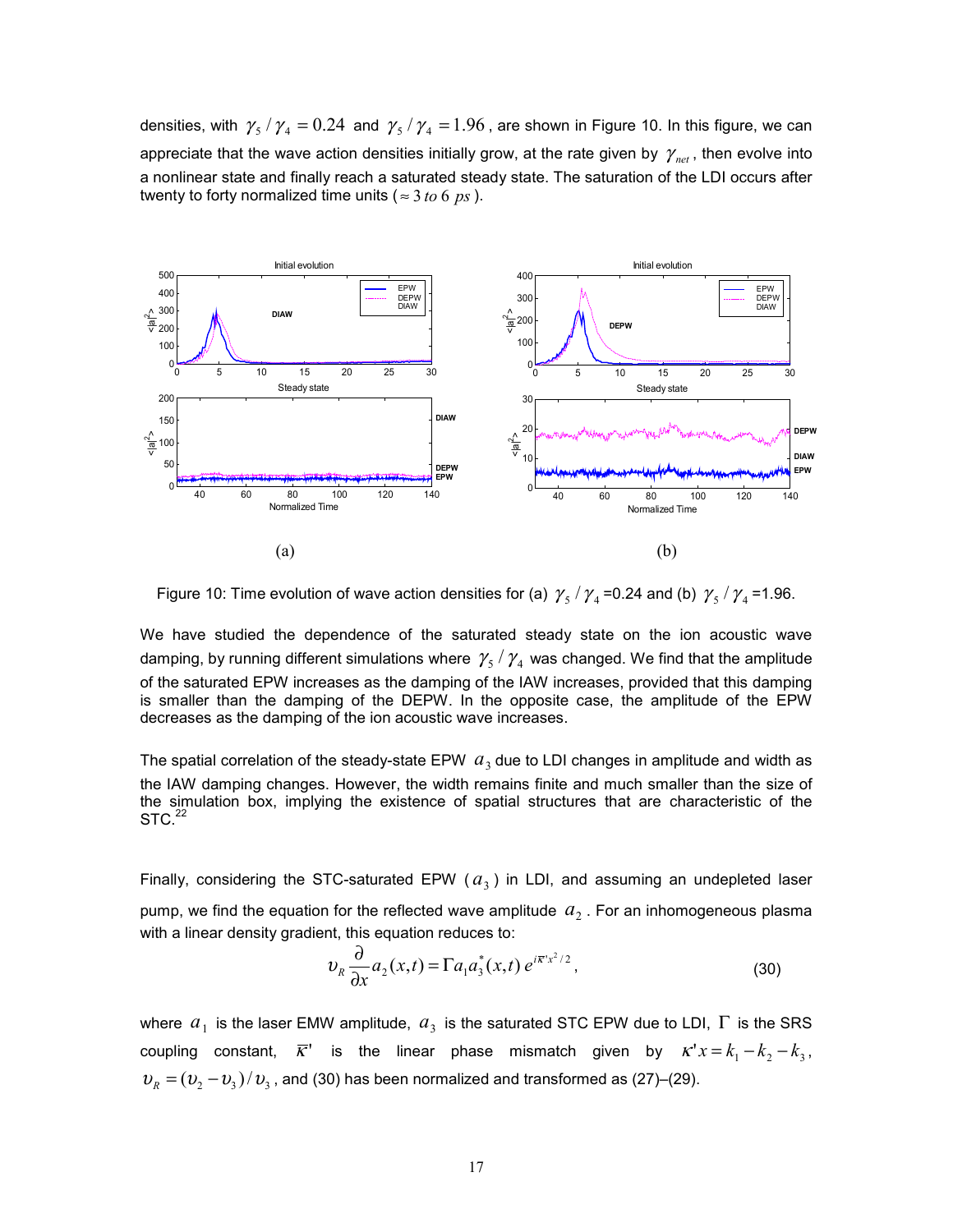Direct integration of (30), with  $a_3$  obtained from the steady-state correlation spectrum from the numerical solution of (27)–(29), gives the amplitude of the SRS backscattered electromagnetic wave:

$$
a_2(t) = \frac{\Gamma a_1}{v_R} \int_0^L a_3^*(x, t) e^{i\overline{K}^* x^2/2} dx.
$$
 (31)

The average SRS reflectivity is then given by:

$$
\left\langle R_{SRS} \right\rangle \approx \frac{\left\langle \left| a_2(x,t) \right|^2 \right\rangle}{\left| a_1(x,t) \right|^2} \frac{\omega_1}{\omega_2},\tag{32}
$$

where  $\langle ... \rangle$  denotes the time average.

We have numerically evaluated (31) for different values of  $\gamma_5 / \gamma_4$ , with the assumption that  $\ell_{\alpha} \ll 1/\sqrt{\overline{K}'} \ll L$ , where  $\ell_{\alpha}$  is the correlation width, and  $L$  is the box-size of our simulation. Figure 11 shows the obtained SRS reflectivity, normalized to  $\langle R_o \rangle$ , the reflectivity at  $\gamma_{\rm s}$  /  $\gamma_{\rm 4}$  = 0.08 (which approximately corresponds to T<sub>i</sub>=0 and hence no ion-Landau damping in the IAW). For  $\gamma_5 / \gamma_4 \leq 1$ , the relative SRS reflectivity increases as the ion-acoustic wave damping increases. For  $\gamma_5 / \gamma_4 \ge 1$ , however, the relative SRS reflectivity decreases as the ion acoustic wave damping is increased.



Figure 11: Relative SRS reflectivity as a function of  $\gamma_{5} / \gamma_{4}$ .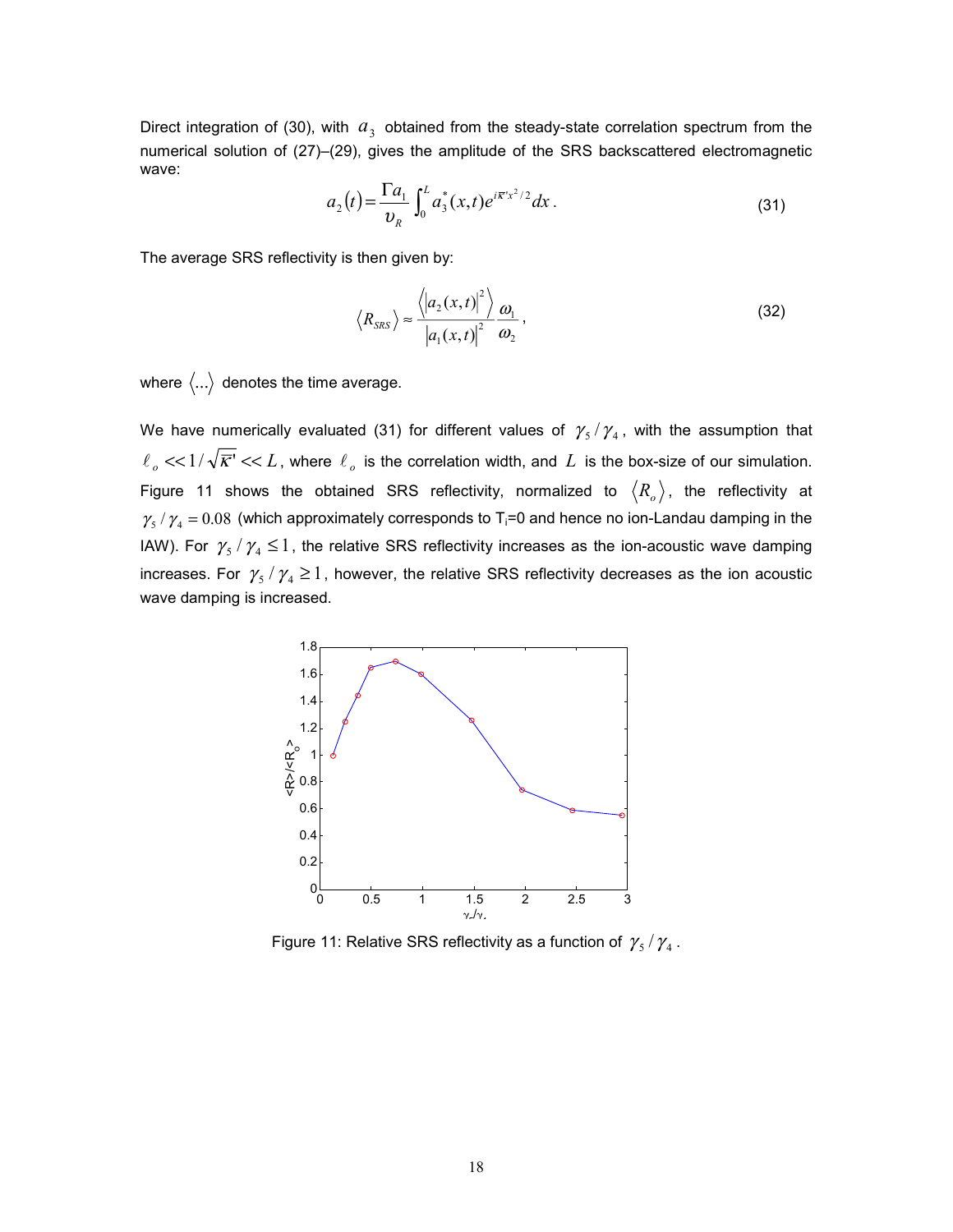# **5. Electromagnetic Decay Instability in Single Hot Spot Geometry**

## **Sponsors**

Los Alamos National Laboratory Grant E29060017-8F

## **Project Staff**

Ronald J. Focia, Professor Abraham Bers, Dr. Abhay K. Ram

We report on our study of the electromagnetic decay instability (EDI) in a finite geometry. EDI is the decay of a Langmuir (or electron plasma) wave, generated for example by stimulated Raman scattering (SRS), into an electromagnetic wave and an ion acoustic wave. The analysis focused on the finite geometry and inhomogeneous beam intensity of a single hot spot used in recent laser plasma interaction experiments.<sup>25</sup> These experiments are in direct support of the inertial confinement fusion program.

High intensity smoothed laser beams have an intensity profile composed of many speckles or "hot spots." Studying laser plasma interactions (LPI) in a single hot spot (SHS) is fundamental to understanding LPI in smoothed high-intensity beams where LPI takes place in many hot spots. A unique experimental campaign is currently underway at Los Alamos National Laboratory (LANL) in which LPI in a single hot spot is simulated by producing a near diffraction-limited laser beam (see Figure 12) which interacts with a preformed plasma. The geometry of the preformed plasma and near diffraction-limited interaction beam is shown in Figure 13.



Figure 12. Diffraction-limited laser beam hot spot dimensions. The optic F-number  $F_{\mu\mu} = f/d$ , where f is the focal length and d is the aperature, and  $\lambda$  is the wavelength of the laser light. In these experiments  $\lambda$  = 527 nm.

EDI is a resonant three-wave interaction in which the electron plasma wave (EPW) generated from SRS acts as the pump wave for generation of an electromagnetic wave (EMW) and an ion acoustic wave (IAW). In a similar three wave interaction called the Langmuir decay instability (LDI) the EPW pump acts to generate another EPW and an IAW. The growth rate of the EPW pump from SRS is maximized in backward SRS scattering; associated with this is an EPW in the direction of the laser. The amplitude of the EPW pump is assumed to grow exponentially until a

 $\overline{a}$ <sup>25</sup> D. S. Montgomery et al., "Characterization of Plasma and Laser Conditions for Single Hot Spot Interaction Experiments," *Laser Part. Beams,* **17**, 349 (1999).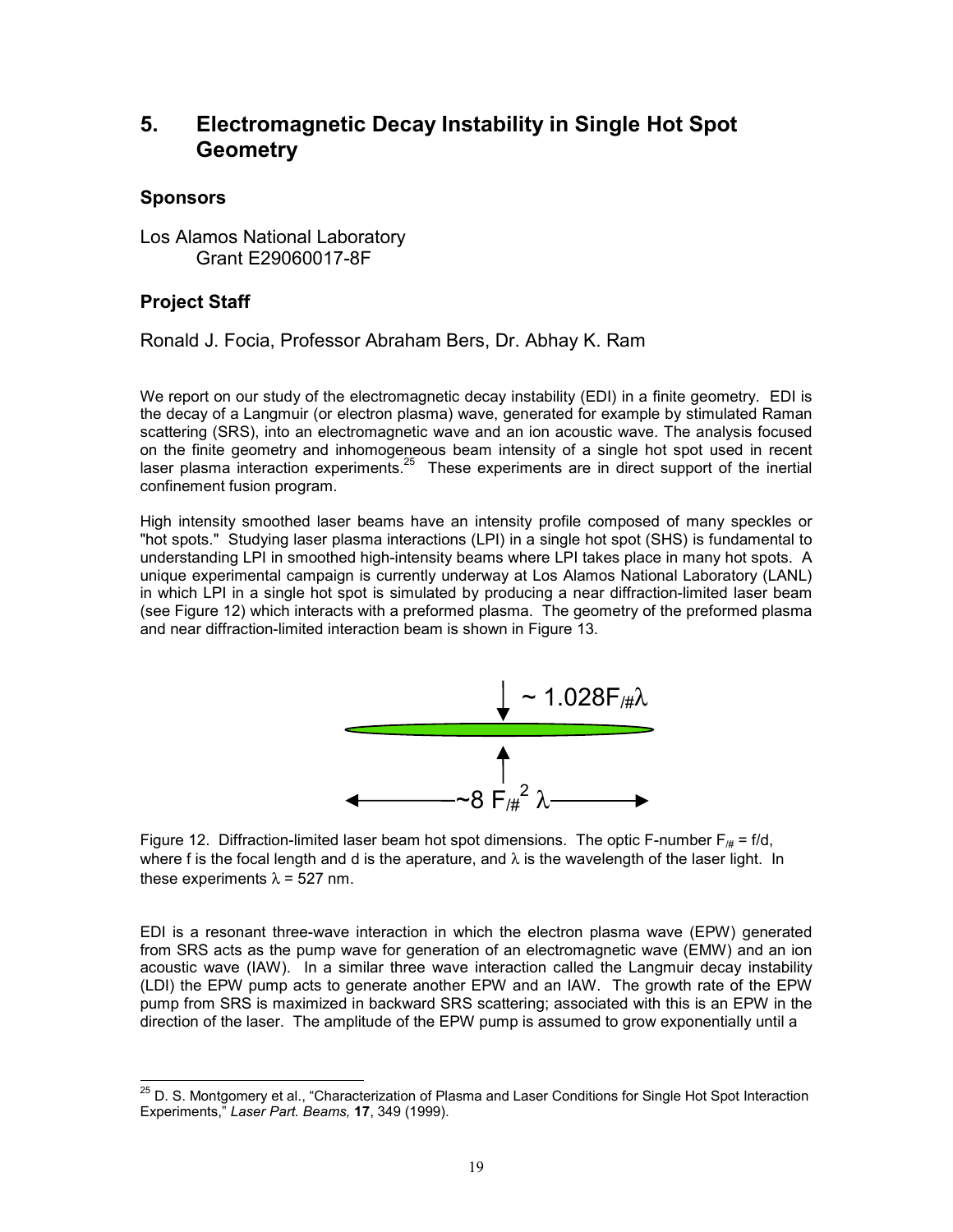

Figure 13. Geometry of the preformed plasma and near diffraction-limited interaction beam.

time  $t_D$  when pump depletion of the laser becomes important. The maximum expected EPW pump electric field amplitude that is assumed in the analysis is given by

$$
|E_{EP}(t_D)| \approx 2 \left(\frac{n_e}{n_{crit}}\right)^{\frac{1}{4}} |E_L|,
$$
 (33)

where  $n_e$  is the electron density,  $n_{crit}$  is the critical density above which electromagnetic waves will not propagate, and  $E_L$  is the laser electric field amplitude.

The dispersion relation for EDI is given by

$$
\left(\omega_{IA}^2 - c_s^2 k_{IA}^2\right)\left(\omega_{EM}^2 - \omega_{pe}^2 - c^2 k_{EM}^2\right) = \frac{1}{4} \frac{V_{EP}^2}{V_{Te}^2} \omega_{pe}^2 \omega_{IA}^2 \left(\hat{e}_{EP}^* \bullet \hat{e}_{EM}\right)^2.
$$
 (34)

Since the EMW electric field is perpendicular to its direction of propagation (*k*-vector), the growth of EDI is maximized when the scattered EMW *k*-vector is perpendicular to the EPW pump *k*vector, and zero when they are colinear. For intermediate angles θ the growth rate will vary like sin<sup>2</sup> $\theta$ . In relation to the single hot spot geometry, growth of EDI is maximized in the direction of the shortest interaction length. Although this length is clearly too short for significant convective growth, it is of interest to determine the conditions for an unstable normal mode in which EDI would be an absolute, rather than a convective, instability.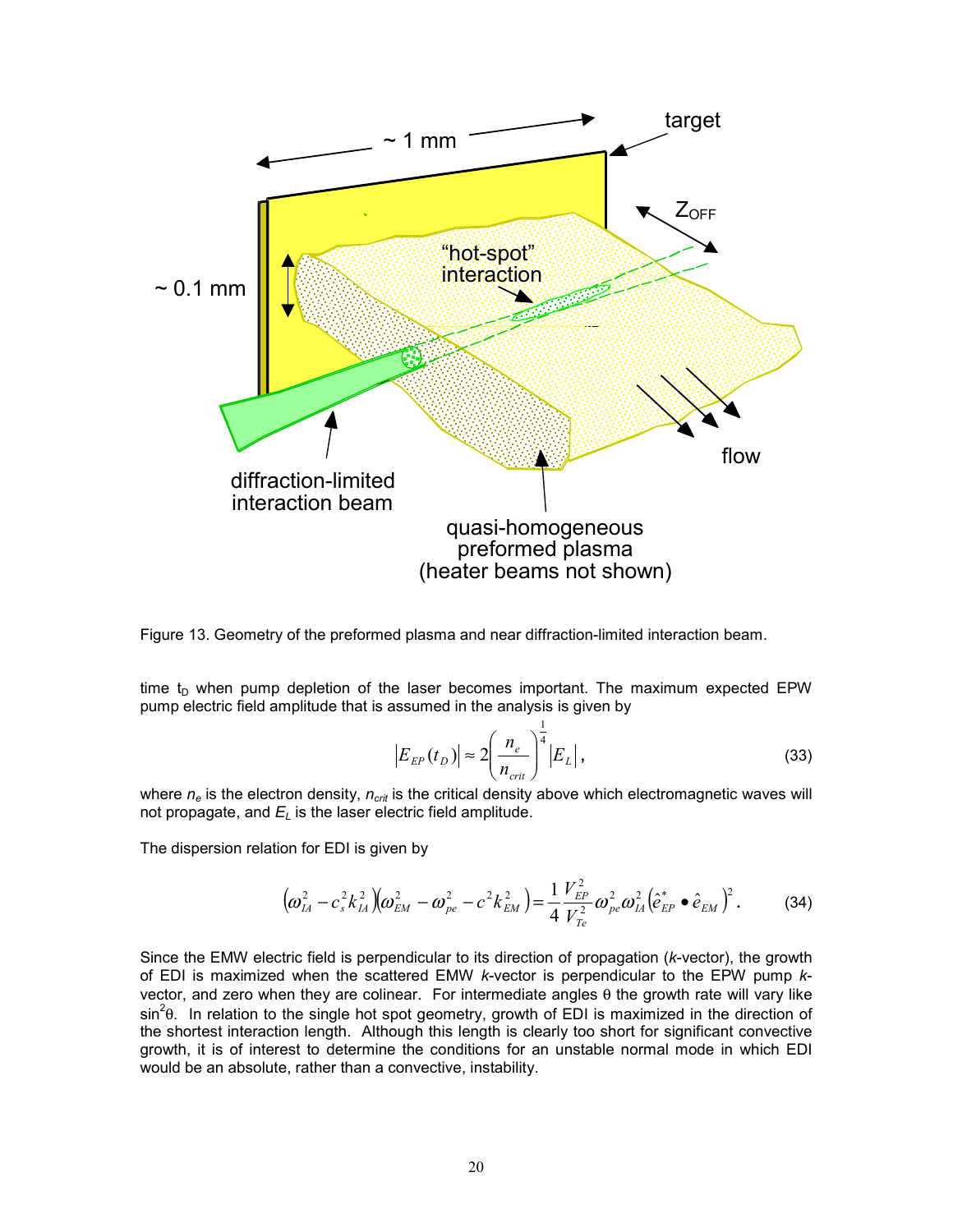Ignoring dephasings due to plasma inhomogeneity, the linear evolution of EDI in three dimensions can be described by the coupled mode equations

$$
\left(\frac{\partial}{\partial t} + \vec{v}_1 \bullet \vec{\nabla} + v_1\right) a_1 = \gamma(\vec{r}) a_2^*, \text{ and}
$$
 (35a)

$$
\left(\frac{\partial}{\partial t} + \vec{v}_2 \bullet \vec{\nabla} + v_2\right) a_2 = \gamma(\vec{r}) a_1^*,
$$
\n(35b)

where a constant pump amplitude has been assumed,  $a_i$  are the mode action densities,  $v_i$  are the group velocities,  $v_i$  are the mode dampings, and  $\gamma$  is the growth rate. Additionally, the plasma is assumed to be homogeneous and the laser intensity constant over the finite extent of the region of interaction. Thus, for the maximum pump amplitude  $\gamma$  is taken constant over the region of interaction and zero outside of this region.

The problem can be reduced to 1D by realizing that the Green's function for the interaction is non-zero only along a line joining the group velocities and then transforming to a coordinate system that has one axis moving with a velocity along this line.<sup>26</sup> The procedure is outlined in the following and illustrated in Figure 14 for the two-dimensional case. First one rotates the coordinate system by the angle  $\theta$  so that one axis is orthogonal to the boundary; then one



Figure 14. Geometry of the coordinate transformations.

 $\overline{a}$ 

<sup>&</sup>lt;sup>26</sup> A. Reiman, "Parametric Decay in a Finite Width Pump, Including the Effects of Three-Dimensional Geometry and Inhomogeneity," *Phys. Fluids,* **21**, 1000 (1978).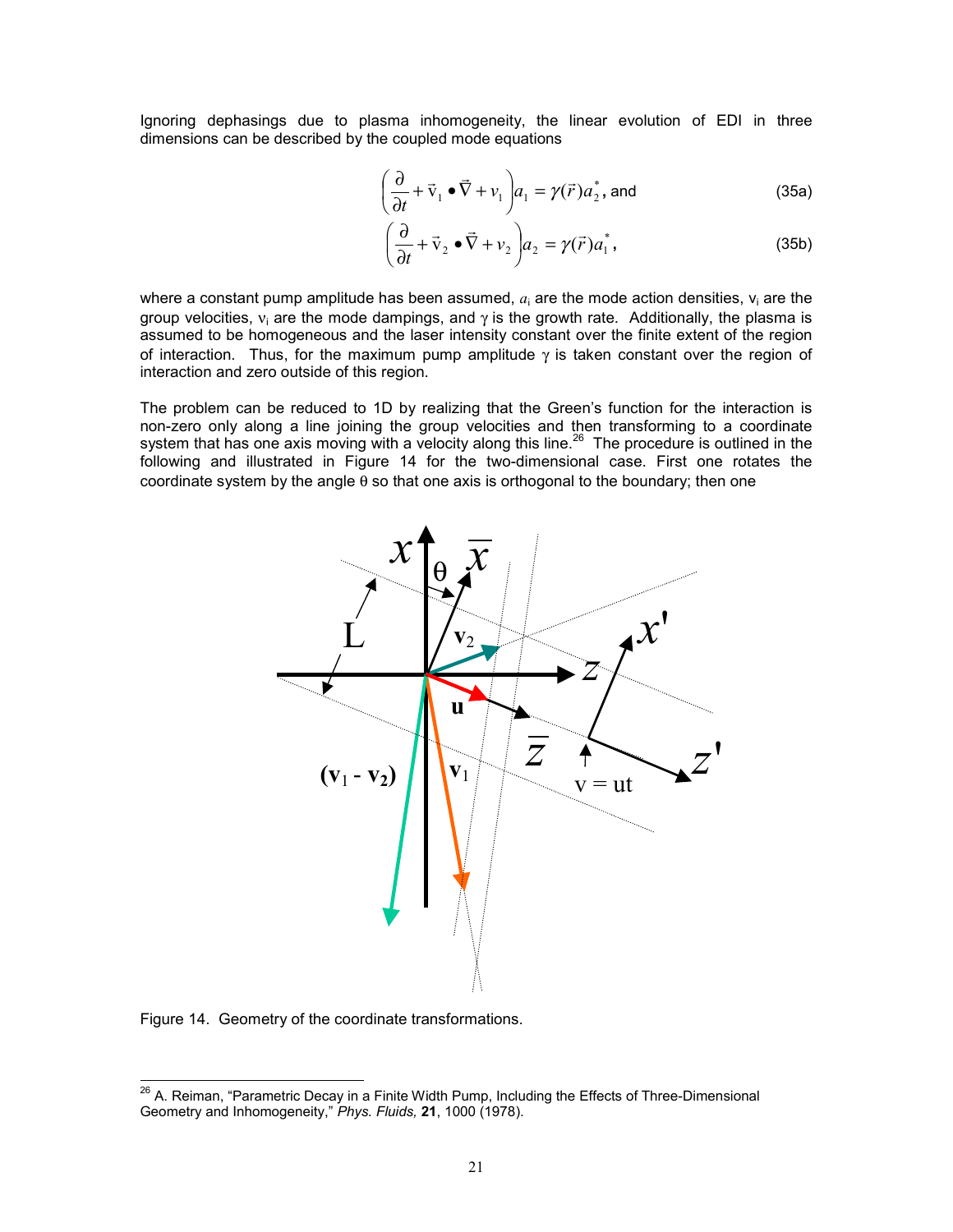transforms to a non-orthogonal coordinate system moving along the pump. Applying these transformations to (35), one obtains

$$
\left(\frac{\partial}{\partial t'} + \mathbf{V}_{1x'}\frac{\partial}{\partial x'} + \mathbf{V}_1\right) a_1 = \gamma a_2^*
$$
 (36a)

$$
\left(\frac{\partial}{\partial t'} + \mathbf{V}_{2x'}\frac{\partial}{\partial x'} + \mathbf{V}_2\right) a_2 = \gamma a_1^*
$$
\n(36b)

Assuming a time dependence  $a_{1,2} \sim e^{pt}$ , the solution to the system of equations (36) in the finite extent L is well-known<sup>27</sup> and given by the trancendental equation

$$
P \tan \left[ \left( 1 - P^2 \right)^{\frac{1}{2}} \alpha L \right] + \left( 1 - P^2 \right)^{\frac{1}{2}} = 0 , \qquad (37)
$$

where

 $\overline{a}$ 

$$
P = \frac{p}{p_o} + \frac{\gamma_a}{\gamma},\tag{38}
$$

$$
p_{o} = \frac{2|v_{1\bar{x}}v_{2\bar{x}}|^{\frac{1}{2}}}{|v_{1\bar{x}}| + |v_{2\bar{x}}|} \gamma,
$$
\n(39)

$$
\gamma_{\rm a} = \frac{V_1 |v_{2\bar{x}}| + V_2 |v_{1\bar{x}}|}{2 |v_{1\bar{x}} v_{2\bar{x}}|^{\frac{1}{2}}},\tag{40}
$$

$$
\alpha = \frac{\gamma}{\left|v_{1\overline{x}}v_{2\overline{x}}\right|^{\frac{1}{2}}},\tag{41}
$$

and L is the finite length extent perpendicular to the EPW pump.

If the length of interaction L is long enough, an absolute normal mode may exist. If there is no absolute normal mode, then there is merely convective amplification. Since the largest growth for EDI is in the direction of shortest interaction length, there may be little side scatter observed from EDI. For the experimental parameters:  $I_L = 10^{15}$  W/cm<sup>2</sup>,  $\lambda_L = 527$  nm, T<sub>e</sub> = 500 eV, T<sub>i</sub> = 150 eV,  $n_e/n_{crit}$  = 0.05, CH plasma, and F<sub>/#</sub> = 4.4 we find that the SHS will have a width of 2.38  $\mu$ m and length of 81.62 µm. Solving (37) for these parameters, we find that the minimum interaction length for a normal mode to exist is 26.7  $\mu$ m. Thus, for direct side-scattered EDI a normal mode will not exist. If we vary the optic F-number  $F_{/#}$ , or laser intensity  $I_L$ , holding the other constant, we can find the minimum values necessary for a normal mode exist. Doing so, we find that a normal mode would require F<sub>/#</sub> = 49 for I<sub>L</sub> = 10<sup>15</sup> W/cm<sup>2</sup>, and I<sub>L</sub> = 1.25x10<sup>17</sup> W/cm<sup>2</sup> for F<sub>/#</sub> = 4.4. The  $\mathsf{F}_{\#}$  of 49 is unreasonable as the typical focusing optics and beam diameter result in a range of F<sub>/#</sub> = 4-7. However, the intensity of 1.25x10<sup>17</sup> W/cm<sup>2</sup> is not unreasonable to achieve with currently available lasers and chirped pulse compression techniques. Thus, an unstable normal mode can exist for certain experimental parameters.

 $^{27}$  A. Bers, pp. 504–506, "Space-Time Evolution of Plasma Instabilities — Absolute and Convective," in *Handbook of Plasma Physics* (gen. eds. M. N. Rosenbluth and R. Z. Sagdeev), *Vol. 1, Basic Plasma Physics* (vol. eds. A. A. Galeev and R. N. Sudan), Chapter 3.2, North-Holland Publishing Co., 1983, pp. 451–517.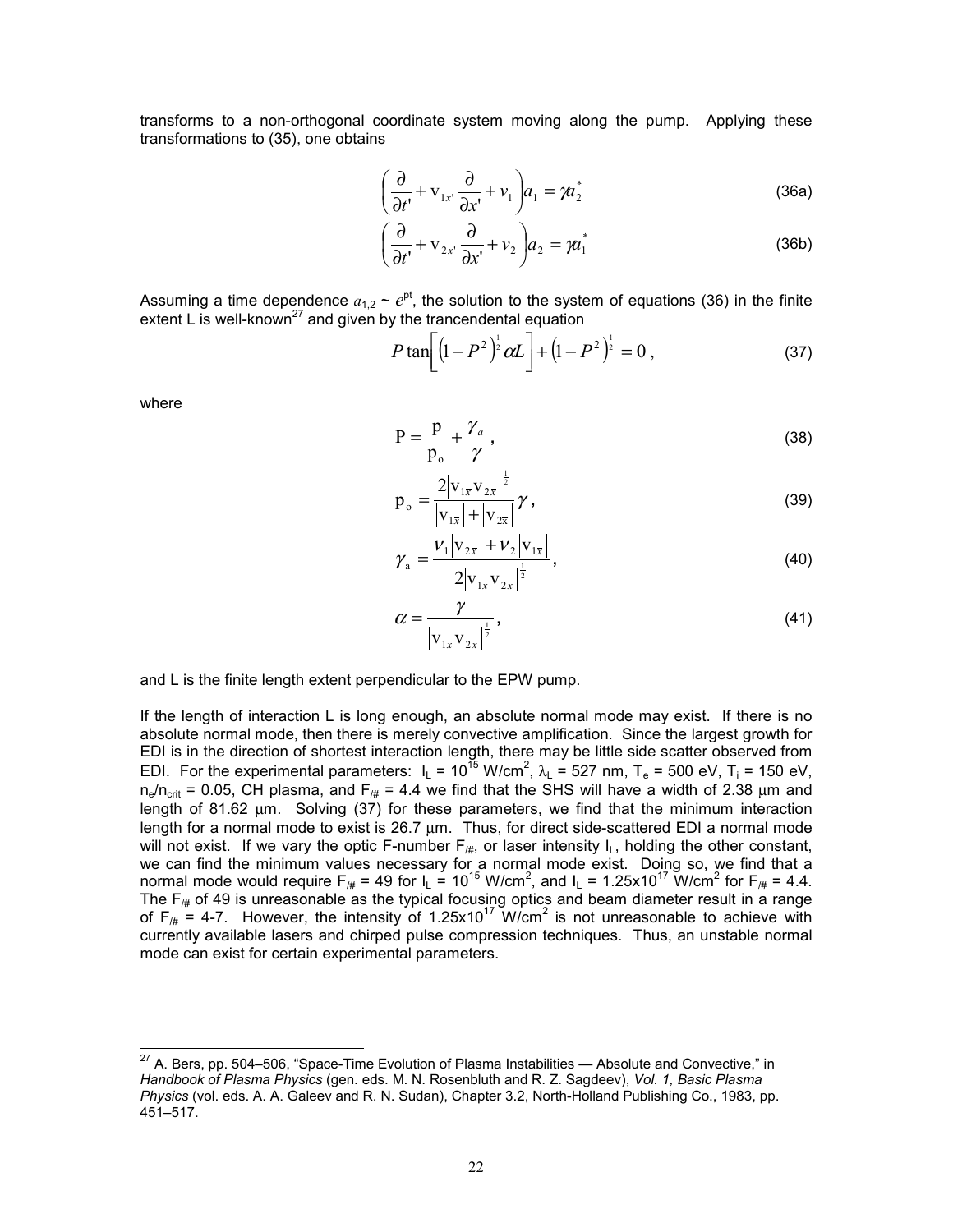# **6. Publications**

## **Conference Papers**

Bers, A. and A. K. Ram. "Energization of Ions by Resonant Electric Fields in Density Gradients." *Bull. Am. Phys. Soc.* 44: 152 (1999).

Focia, R. J., A. Bers, and A. K. Ram. "Electromagnetic Decay Instability in Single Hot Spot Geometry." *Bull. Am. Phys. Soc.* 44: 181 (1999).

Forest, C. B., P. K. Chattopadhyay, M. D. Nornberg, S. C. Prager, M. A. Thomas, E. Uchimoto, A. P. Smirnov, R. W. Harvey, and A. K. Ram. "Radio Frequency Wave Experiments on the MST Reversed Field Pinch." *Proceedings of the 13th Topical Conference on Radio Frequency Power in Plasmas,* Annapolis, Maryland, April 12–14, 1999. Eds. S. Bernabei and F. Paoletti. Woodbury, New York: A.I.P. Conference Proceedings 485, 1999, pp. 193–201. Ram, A. K., A. Bers, and S. D. Schultz. "Coupling to, and Propagation of, Electron Bernstein Waves in Spherical Tokamaks." *Bull. Am. Phys. Soc.* 44: 186 (1999).

Ram, A. K. "Electron Bernstein Wave Excitation in NSTX-Type High-β Plasmas." *Proceedings of the 13th Topical Conference on Radio Frequency Power in Plasmas,* Annapolis, Maryland, April 12–14, 1999. Eds. S. Bernabei and F. Paoletti. Woodbury, New York: A.I.P. Conference Proceedings 485, 1999, pp. 375–382.

Ram, A. K. and A. Bers. "Generation of, and Ion Energization by, Localized Electric Fields in Density Gradients." *Eos (1999 American Geophysical Union Fall Meeting supplement)* 80: F867 (1999), Paper SM31A-09.

Ram, A. K., and A. Bers. "Ion Energization by Resonant Electric Fields in Density Gradients." *Proceedings of the 5th Interrelation Between Plasma Experiments in Laboratory and Space (IPELS) Conference,* Kreuth, Germany, August 9–13, 1999, p 2.7.

Ram, A. K. and A. Bers. "Ion Energization by Resonant Electric Fields in Density Gradients." *Eos (1999 American Geophysical Union Spring Meeting supplement)* 80: S307 (1999), Paper SM52A-23.

Ram, A. K., A. Bers, and C. N. Lashmore-Davies. "Electron Cyclotron Heating and Current Drive in Spherical Tokamaks." To appear in *Proceedings of the 6th International Spherical Tori (ST) Workshop, The US-Japan Spherical Tori (ST) Workshop, and The US-Japan Workshop on Physics of Innovative High-Beta Fusion Plasma Confinement,* Seattle, Washington, November 19–21, 1999.

Salcedo, A., A. Bers, and A. K. Ram. "Electron-Plasma and Ion-Acoustic Landau Damping in SRS-LDI Saturation." *Bull. Am. Phys. Soc.* 44: 180 (1999).

Salcedo, A., A. Bers, and A. K. Ram. "Saturation of Stimulated Raman Backscattering With Varying Ion Acoustic Wave Damping." *Proceedings of the 1st International Conference on Inertial Fusion Sciences and Applications (IFSA)*, Bordeaux, France, September 12–17, 1999. Elsevier Press, March 2000, Paper W01a3-220.

Schultz, S. D., A. Bers, and A. K. Ram. "Combined RF Current Drive and Bootstrap Current in Tokamaks." *Proceedings of the 13th Topical Conference on Radio Frequency Power in Plasmas,* Annapolis, Maryland, April 12–14, 1999. Eds. S. Bernabei and F. Paoletti. Woodbury, New York: A.I.P. Conference Proceedings 485, 1999, pp. 317–320.